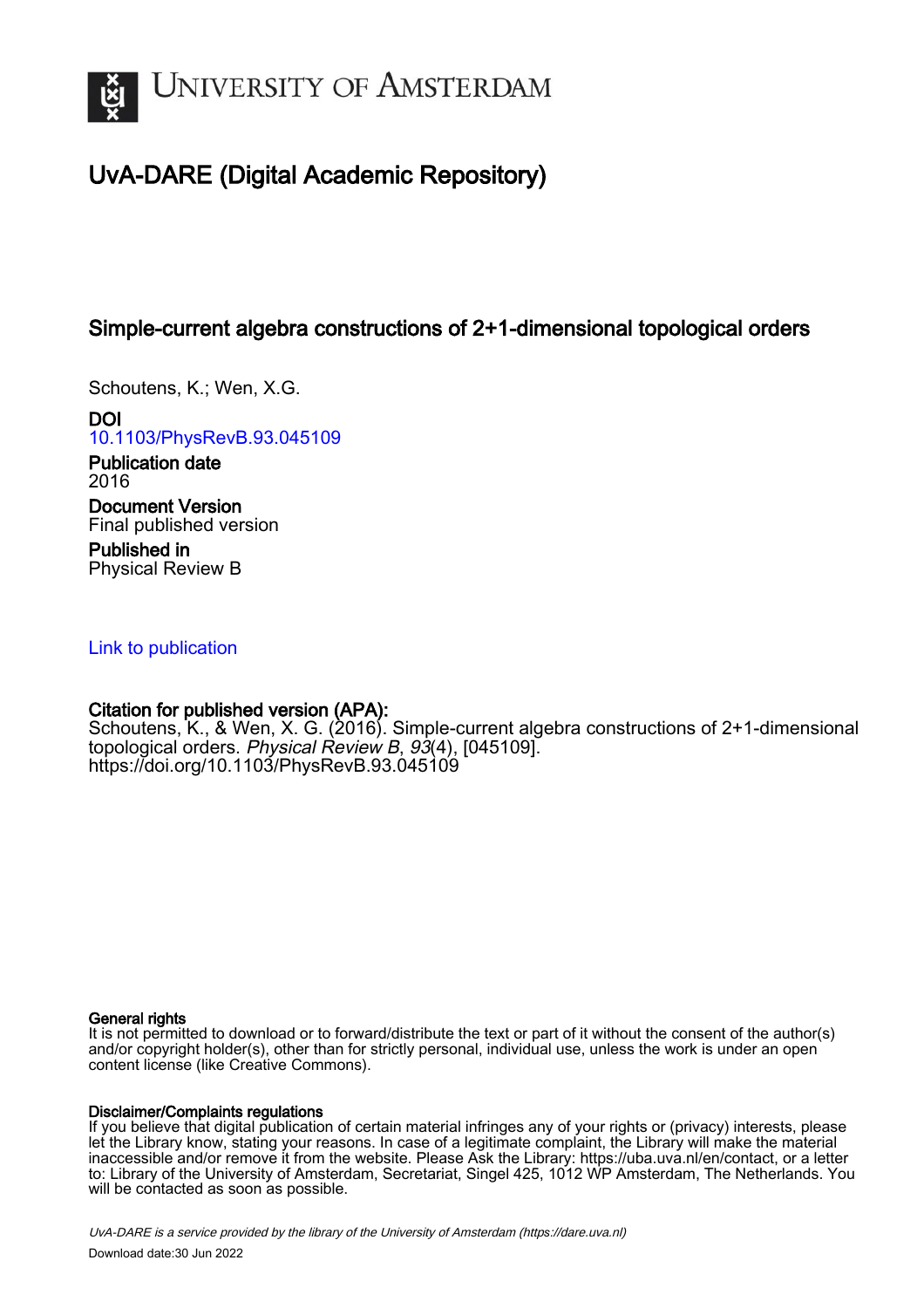# <span id="page-1-0"></span>**Simple-current algebra constructions of 2+1-dimensional topological orders**

Kareljan Schoutens<sup>1</sup> and Xiao-Gang Wen<sup>2,3</sup>

<sup>1</sup>*Institute for Theoretical Physics, University of Amsterdam, Science Park 904, 1098 XH Amsterdam, The Netherlands*

<sup>2</sup>*Department of Physics, Massachusetts Institute of Technology, Cambridge, Massachusetts 02139, USA*

<sup>3</sup>*Perimeter Institute for Theoretical Physics, Waterloo, Ontario N2L 2Y5, Canada*

(Received 7 August 2015; revised manuscript received 22 December 2015; published 11 January 2016)

Self-consistent (non-)Abelian statistics in 2+1 dimensions (2+1D) are classified by modular tensor categories (MTCs). In recent works, a simplified axiomatic approach to MTCs, based on fusion coefficients  $N_k^{ij}$  and spins  $s_i$ , was proposed. A numerical search based on these axioms led to a list of possible (non-)Abelian statistics, with rank up to  $N = 7$ . However, there is no guarantee that all solutions to the simplified axioms are consistent and can be realized by bosonic physical systems. In this paper, we use simple-current algebra to address this issue. We explicitly construct many-body wave functions, aiming to realize the entries in the list (i.e., realize their fusion coefficients  $N_k^{ij}$  and spins  $s_i$ ). We find that all entries can be constructed by simple-current algebra plus conjugation under time-reversal symmetry. This supports the conjecture that simple-current algebra is a general approach that allows us to construct all (non-)Abelian statistics in 2+1D. It also suggests that the simplified theory based on  $(N_k^{ij}, s_i)$  is a classifying theory at least for simple bosonic 2+1D topological orders (up to invertible topological orders).

DOI: [10.1103/PhysRevB.93.045109](http://dx.doi.org/10.1103/PhysRevB.93.045109)

#### **I. INTRODUCTION**

We know that symmetry-breaking orders [\[1,2\]](#page-17-0) are described by group theory, which allows us to classify all different symmetry-breaking orders. It is then natural to ask what mathematical theory classifies topological orders [\[3,4\]](#page-17-0), which are beyond symmetry-breaking orders. One proposal is to use the properties of topological excitations [such as their (non-)Abelian statistics] to classify topological orders. This has led to the proposal that  $d + 1$ -dimensional  $(d + 1D)$ bosonic topological orders can be classified by unitary  $(d + 1)$ categories with one object [\[5,6\]](#page-17-0). In particular, unitary  $(2 + 1)$ categories with one object are modular tensor categories  $(MTCs)$ , leading to the proposal that  $2+1D$  bosonic topological orders are classified by MTCs [\[7–15\]](#page-17-0). Such a classification is up to invertible topological orders, which have no nontrivial topological excitations [\[5,16\]](#page-17-0).

#### **A. Simplified axiomatic approach**

The papers Refs. [\[12,15\]](#page-17-0) have formulated a simplified axiomatic approach to MTCs. This approach is based on fusion coefficients  $N_k^{ij}$  and spins  $s_i$ ; it does not explicitly involve more involved data such as *R* and *F* matrices. The simplified axioms were used for a numerical search of simple MTCs, which led to a list of possible bosonic topological orders in  $2+1D$ , with rank up to  $N = 7$  (see Tables [I](#page-2-0)[–IV\)](#page-4-0).

For certain special types of topological orders, the classification can be described by simpler theories. For example, topological orders with gappable edge for 2+1D interacting bosonic systems can be classified by unitary fusion categories (UFCs) [\[17,18\]](#page-17-0). For 2+1D bosonic/fermionic topological orders (with gappable or ungappable edge) that have only Abelian statistics, we can use integer *K* matrices to classify them [\[19\]](#page-17-0) and use the following *U*(1) Chern-Simons theory to describe them [\[19–25\]](#page-17-0):

$$
\mathcal{L} = \frac{K_{IJ}}{4\pi} a_{I\mu} \partial_{\nu} a_{J\lambda} \epsilon^{\mu\nu\lambda}.
$$
 (1)

Such an effective theory can be realized by a multilayer fractional quantum Hall state:

$$
\prod_{I;i (2)
$$

When the diagonal elements  $K_{II}$  are all even, the *K* matrices classify 2+1D bosonic Abelian topological orders. When some diagonal elements  $K_{II}$  are odd, the  $K$  matrices classify 2+1D fermionic Abelian topological orders.

The list produced in Refs. [\[12,15\]](#page-17-0) gives solutions to the simplified axioms for MTCs; as such it describes possible selfconsistent (non-)Abelian statistics in 2+1D. However, there is no guarantee that all solutions are indeed consistent and can be realized by many-boson wave functions.

#### **B. Simple-current algebra constructions**

In this paper, we pursue a constructive (rather than axiomatic) approach to bosonic topological orders in 2+1D. We use simple-current algebra to construct and classify such orders, and demonstrate that simple-current algebras can produce all orders listed in Tables [I](#page-2-0)[–IV.](#page-4-0)

It is well known that correlation functions in conformal field theory (CFT) can be used to construct many-body wave functions  $[26-32]$  that realize topological orders in  $2+1D$ . In this paper we use these ideas to arrive at many-boson wave functions for bosonic topological orders. The main building blocks for our constructions are a set of CFT simple currents

$$
\psi_I, \quad I = 1, \dots, M. \tag{3}
$$

We combine these with scalar field vertex operators to define

$$
c_I = \psi_I e^{i \sum_{\mu} k^I_{\mu} \phi^{\mu}} = \psi_I e^{i k^I \cdot \phi}
$$
 (4)

and construct bosonic wave functions as

$$
P(\lbrace z_i^I \rbrace) = \lim_{z_{\infty} \to \infty} \left\langle V(z_{\infty}) \prod_{i,I} c_I(z_i^I) \right\rangle. \tag{5}
$$

We refer to Sec. [II](#page-5-0) for details and further explanation.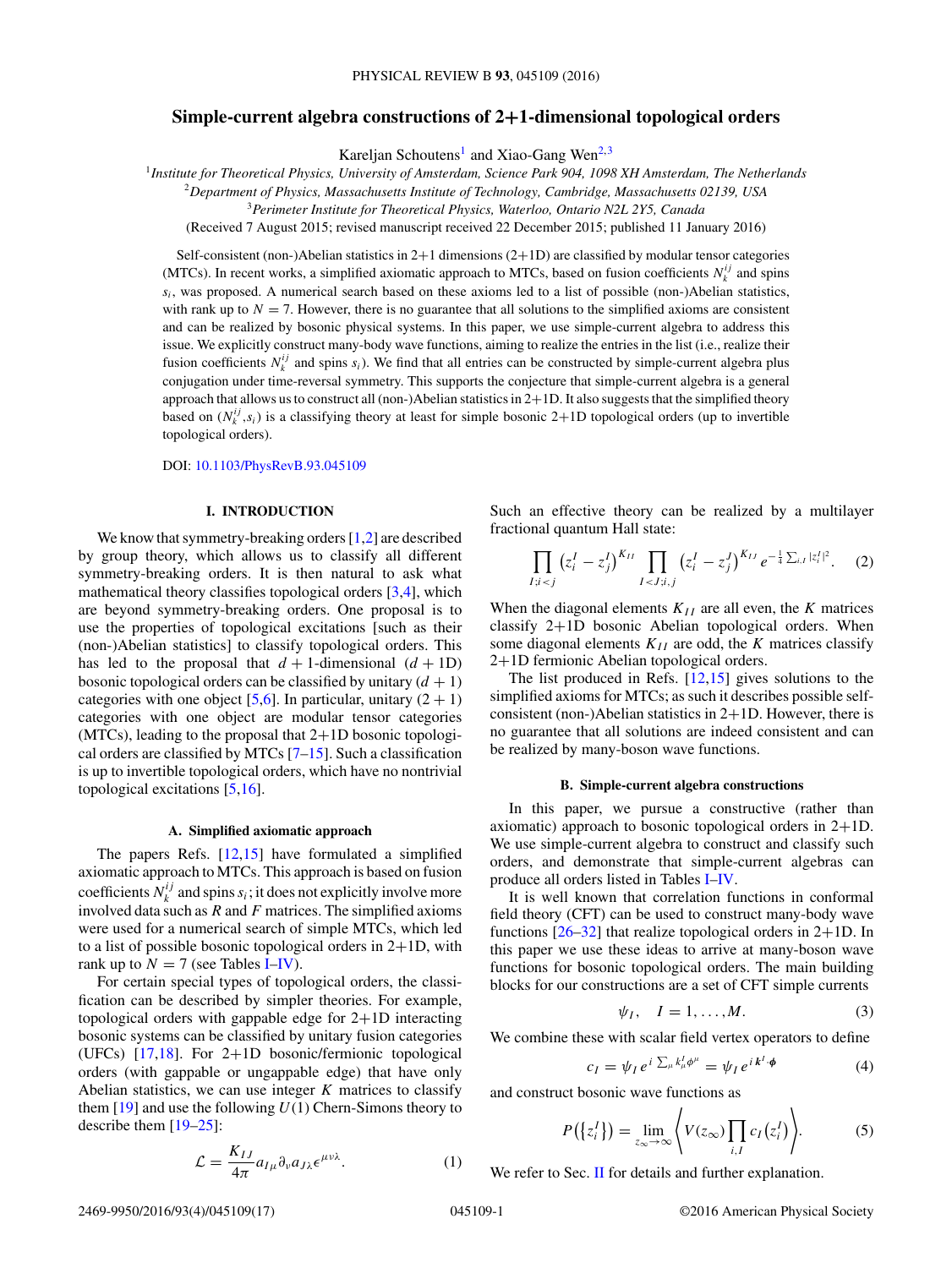<span id="page-2-0"></span>TABLE I. A list of 35 bosonic topological orders in 2+1D with rank  $N = 1,2,3,4$  and with max $(N_k^{ij}) \le 3$ . All  $N \le 4$  orders have  $max(N_k^{ij}) = 1$ . The entries in bold are composite topological orders that can be obtained by stacking lower rank topological orders. The first column is the rank *N* and the central charge *c* (mod 8). The second column is the topological entanglement entropy  $S_{top} = \log_2 D$ ,  $D = \sqrt{\sum_i d_i^2}$ . The quantum dimensions of the topological excitations in the third column are expressed in terms of  $\zeta_n^m = \frac{\sin[\pi(m+1)/(n+2)]}{\sin[\pi/(n+2)]}$ . The fourth column is the spins of the corresponding topological excitations. By "type  $(X_l, k)$ " we indicate a correspondence to affine Kac-Moody current algebra  $X_l^{(1)}$  at level *k*, and  $(X_l, k)$ <sub> $\frac{1}{q}$ </sub> indicate simple-current reductions of Kac-Moody current algebra.

| $N_c^B$      | $S_{\text{top}}$ | $d_1, d_2, \ldots$                             | $s_1, s_2, \ldots$                           | type                             | $N_c^B$         | $S_{\text{top}}$ | $d_1, d_2, \ldots$                             | $s_1, s_2, \ldots$                                                                | type                               |
|--------------|------------------|------------------------------------------------|----------------------------------------------|----------------------------------|-----------------|------------------|------------------------------------------------|-----------------------------------------------------------------------------------|------------------------------------|
| $1_0^B$      | $\overline{0}$   | $\mathbf{1}$                                   | $\overline{0}$                               |                                  |                 |                  |                                                |                                                                                   |                                    |
| $2_1^B$      | 0.5              | 1,1                                            | $0, \frac{1}{4}$                             | $U(1)_{1}, (A_{1},1)$            | $2_{-1}^B$      | 0.5              | 1,1                                            | $0, -\frac{1}{4}$                                                                 | $(E_7,1)$                          |
| $2_{14/5}^B$ | 0.9276           | $1, \zeta_3^1$                                 | $0, \frac{2}{5}$                             | $(G_2,1), (A_1,3)_{\frac{1}{2}}$ | $2_{-14/5}^B$   | 0.9276           | $1, \zeta_3^1$                                 | $0, -\frac{2}{5}$                                                                 | $(F_4,1), (A_2,2)_{\frac{1}{2}}$   |
| $3_2^B$      | 0.7924           | 1, 1, 1                                        | $0, \frac{1}{3}, \frac{1}{3}$                | $(A_2,1), (A_1,4)_{\frac{1}{4}}$ | $3_{-2}^B$      | 0.7924           | 1, 1, 1                                        | $0, -\frac{1}{3}, -\frac{1}{3}$                                                   | $(E_6, 1)$                         |
| $3_{1/2}^B$  | $\mathbf{1}$     | $1, 1, \zeta_2^1$                              | $0, \frac{1}{2}, \frac{1}{16}$               | $(B_8, 1)$                       | $3_{-1/2}^B$    | $\mathbf{1}$     | $1, 1, \zeta_2^1$                              | $0, \frac{1}{2}, -\frac{1}{16}$                                                   | $(B_7,1), (E_8,2)$                 |
| $3_{3/2}^B$  | $\mathbf{1}$     | $1, 1, \zeta_2^1$                              | $0, \frac{1}{2}, \frac{3}{16}$               | $(A_1, 2)$                       | $3_{-3/2}^B$    | $\mathbf{1}$     | $1, 1, \zeta_2^1$                              | $0, \frac{1}{2}, -\frac{3}{16}$                                                   | $(B_6, 1)$                         |
| $3_{5/2}^B$  | $\,1$            | $1, 1, \zeta_2^1$                              | $0, \frac{1}{2}, \frac{5}{16}$               | $(B_2,1)$                        | $3_{-5/2}^B$    | $\mathbf{1}$     | $1,1,\zeta_2^1$                                | $0, \frac{1}{2}, -\frac{5}{16}$                                                   | $(B_5,1)$                          |
| $3_{7/2}^B$  | $\mathbf{1}$     | $1, 1, \zeta_2^1$                              | $0, \frac{1}{2}, \frac{7}{16}$               | $(B_3,1)$                        | $3_{-7/2}^B$    | $\mathbf{1}$     | $1,1,\zeta_2^1$                                | $0, \frac{1}{2}, -\frac{7}{16}$                                                   | $(B_4, 1)$                         |
| $3_{8/7}^B$  | 1.6082           | $1, \zeta_5^1, \zeta_5^2$                      | $0, -\frac{1}{7}, \frac{2}{7}$               | $(A_1,5)_{\frac{1}{2}}$          | $3_{-8/7}^B$    | 1.6082           | $1, \zeta_5^1, \zeta_5^2$                      | $0, \frac{1}{7}, -\frac{2}{7}$                                                    | $(A_4,2)_{\frac{1}{5}}$            |
| $4_0^{B,a}$  | $\mathbf{1}$     | 1, 1, 1, 1                                     | $0, 0, 0, \frac{1}{2}$                       | $(D_8, 1)$                       | $4_0^{B,b}$     | $\mathbf{1}$     | 1, 1, 1, 1                                     | $0,0,\frac{1}{4},-\frac{1}{4}$                                                    |                                    |
| $4_1^B$      | $1\,$            | 1, 1, 1, 1                                     | $0, \frac{1}{8}, \frac{1}{8}, \frac{1}{2}$   | $U(1)_2$                         | $4_{-1}^B$      | $\mathbf{1}$     | 1, 1, 1, 1                                     | $0, -\frac{1}{8}, -\frac{1}{8}, \frac{1}{2}$                                      | $(D_7,1)$                          |
| $4^B_2$      | $\mathbf{1}$     | 1, 1, 1, 1                                     | $0, \frac{1}{4}, \frac{1}{4}, \frac{1}{2}$   |                                  | $4_{-2}^{B}$    | $\mathbf{1}$     | 1, 1, 1, 1                                     | $0, -\frac{1}{4}, -\frac{1}{4}, \frac{1}{2}$                                      | $(D_6,1)$                          |
| $4^B_3$      | $1\,$            | 1, 1, 1, 1                                     | $0, \frac{3}{8}, \frac{3}{8}, \frac{1}{2}$   | $(A_3,1)$                        | $4^{B}_{-3}$    | $\mathbf{1}$     | 1, 1, 1, 1                                     | $0, -\frac{3}{8}, -\frac{3}{8}, \frac{1}{2}$                                      | $(D_5,1)$                          |
| $4_4^B$      | $\mathbf{1}$     | 1, 1, 1, 1                                     | $0, \frac{1}{2}, \frac{1}{2}, \frac{1}{2}$   | $(D_4,1), (A_2,3)_{\frac{1}{6}}$ | $4_0^{B,c}$     | 1.8552           | $1, \zeta_3^1, \zeta_3^1, \zeta_3^1 \zeta_3^1$ | $0, \frac{2}{5}, -\frac{2}{5}, 0$                                                 |                                    |
| $4_{9/5}^B$  | 1.4276           | $1, 1, \zeta_3^1, \zeta_3^1$                   | $0, -\frac{1}{4}, \frac{3}{20}, \frac{2}{5}$ | $(A_1,3)$                        | $4_{-9/5}^B$    | 1.4276           | $1, 1, \zeta_3^1, \zeta_3^1$                   | $0, \frac{1}{4}, -\frac{3}{20}, -\frac{2}{5}$                                     |                                    |
| $4_{19/5}^B$ | 1.4276           | $1, 1, \zeta_3^1, \zeta_3^1$                   | $0, \frac{1}{4}, -\frac{7}{20}, \frac{2}{5}$ |                                  | $4^{B}_{-19/5}$ | 1.4276           | $1, 1, \zeta_3^1, \zeta_3^1$                   | $0, -\frac{1}{4}, \frac{7}{20}, -\frac{2}{5}$                                     | $(C_3,1)$                          |
| $4_{12/5}^B$ | 1.8552           | $1, \zeta_3^1, \zeta_3^1, \zeta_3^1 \zeta_3^1$ | $0, -\frac{2}{5}, -\frac{2}{5}, \frac{1}{5}$ | $(A_1, 8)_{\frac{1}{4}}$         | $4^{B}_{-12/5}$ | 1.8552           | $1, \zeta_3^1, \zeta_3^1, \zeta_3^1 \zeta_3^1$ | $0, \frac{2}{5}, \frac{2}{5}, -\frac{1}{5}$                                       |                                    |
| $4_{10/3}^B$ | 2.1328           | $1, \zeta_7^1, \zeta_7^2, \zeta_7^3$           | $0, \frac{1}{3}, \frac{2}{9}, -\frac{1}{3}$  | $(A_1,7)_{\frac{1}{2}}$          | $4_{-10/3}^B$   | 2.1328           |                                                | $1, \zeta_7^1, \zeta_7^2, \zeta_7^3$ $0, -\frac{1}{3}, -\frac{2}{9}, \frac{1}{3}$ | $(G_2, 2), (A_6, 2)_{\frac{1}{7}}$ |

In this paper and in Ref. [\[29\]](#page-17-0), we would like to stress that it is misleading to state that CFT as such classifies topological orders. It is really simple-current algebra that can be used to classify 2+1D topological orders. In this paper, we show how to calculate the fusion coefficients  $N_k^{ij}$  and spins  $s_i$  of

the topological excitations from simple-current algebra. This allows us to recover all entries in Tables I[–IV](#page-4-0) using simplecurrent algebra.

The consistency of the MTC axioms of Refs. [\[12,15\]](#page-17-0) guarantees that all consistent orders are covered by lists such

TABLE II. A list of 10 bosonic rank  $N = 5$  topological orders in 2+1D with max( $N_k^{ij}$ )  $\leq 3$ . The orders  $5\frac{B}{\pm 18/7}$  have max( $N_k^{ij}$ ) = 2; all other *N* = 5 topological orders have  $N_k^{ij} = 0, 1$ .

| $N_c^B$          | $S_{\text{top}}$ | $d_1, d_2, \ldots$                                    | $s_1, s_2, \ldots$                                            | type                                              |
|------------------|------------------|-------------------------------------------------------|---------------------------------------------------------------|---------------------------------------------------|
| $5_0^B$          | 1.1609           | 1, 1, 1, 1, 1                                         | $0, \frac{1}{5}, \frac{1}{5}, -\frac{1}{5}, -\frac{1}{5}$     |                                                   |
| $5^B_4$          | 1.1609           | 1, 1, 1, 1, 1                                         | $0, \frac{2}{5}, \frac{2}{5}, -\frac{2}{5}, -\frac{2}{5}$     | $(A_4,1)$                                         |
| $5_2^{B,a}$      | 1.7924           | $1, 1, \zeta_4^1, \zeta_4^1, 2$                       | $0,0,\frac{1}{8},-\frac{3}{8},\frac{1}{3}$                    | $(A_1,4), (U(1)_3/\mathbb{Z}_2)_{\frac{1}{2}}$    |
| $5^{B,b}_2$      | 1.7924           | $1, 1, \zeta_4^1, \zeta_4^1, 2$                       | $0,0,-\frac{1}{8},\frac{3}{8},\frac{1}{3}$                    | $[5_2^{B,a} \otimes 4_0^{B,b}]_{\frac{1}{4}}$     |
| $5^{B,a}_{-2}$   | 1.7924           | $1, 1, \zeta_4^1, \zeta_4^1, 2$                       | $0,0,-\frac{1}{8},\frac{3}{8},-\frac{1}{3}$                   | $(C_4,1), (A_3,2)_{\frac{1}{2}}$                  |
| $5^{B,b}_{-2}$   | 1.7924           | $1, 1, \zeta_4^1, \zeta_4^1, 2$                       | $0, 0, \frac{1}{8}, -\frac{3}{8}, -\frac{1}{3}$               | $[5^{B,a}_{-2} \otimes 4^{B,b}_0]_{\frac{1}{4}}$  |
| $5_{16/11}^B$    | 2.5573           | $1, \zeta_9^1, \zeta_9^2, \zeta_9^3, \zeta_9^4$       | $0, -\frac{2}{11}, \frac{2}{11}, \frac{1}{11}, -\frac{5}{11}$ | $(F_4,2), (A_1,9)_{\frac{1}{2}}$                  |
| $5^{B}_{-16/11}$ | 2.5573           | $1, \zeta_9^1, \zeta_9^2, \zeta_9^3, \zeta_9^4$       | $0, \frac{2}{11}, -\frac{2}{11}, -\frac{1}{11}, \frac{5}{11}$ | $(E_8,3), (A_8,2)_{\frac{1}{6}}$                  |
| $5_{18/7}^B$     | 2.5716           | $1, \zeta_5^2, \zeta_5^2, \zeta_{12}^2, \zeta_{12}^4$ | $0, -\frac{1}{7}, -\frac{1}{7}, \frac{1}{7}, \frac{3}{7}$     | $(A_1, 12)_{\frac{1}{4}}, (A_2, 4)_{\frac{1}{7}}$ |
| $5^{B}_{-18/7}$  | 2.5716           | $1, \zeta_5^2, \zeta_5^2, \zeta_{12}^2, \zeta_{12}^4$ | $0, \frac{1}{7}, \frac{1}{7}, -\frac{1}{7}, -\frac{3}{7}$     | $(A_3,3)_{\frac{1}{4}}$                           |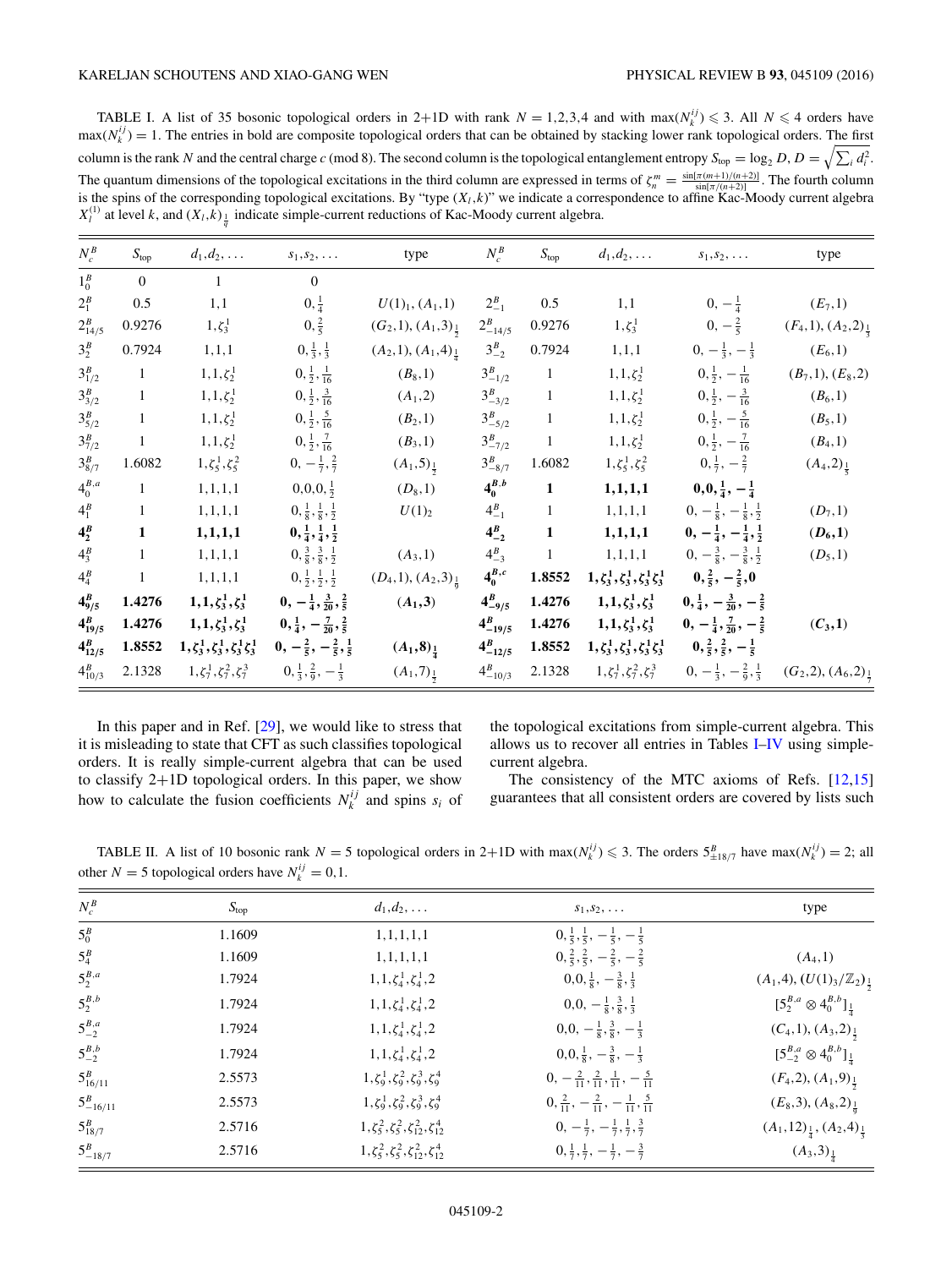<span id="page-3-0"></span>

| $N_c^B$                | S <sub>top</sub> | $D^2$      | $d_1, d_2, \ldots$                                                             | $s_1, s_2, \ldots$                                                          | $N_c^{\scriptscriptstyle B}\otimes \widetilde{N}_{\widetilde{c}}^{\scriptscriptstyle B}$ | type                                                        |
|------------------------|------------------|------------|--------------------------------------------------------------------------------|-----------------------------------------------------------------------------|------------------------------------------------------------------------------------------|-------------------------------------------------------------|
| $6_1^B$                | 1.2924           | $\sqrt{6}$ | 1, 1, 1, 1, 1, 1                                                               | $0, \frac{1}{12}, \frac{1}{12}, -\frac{1}{4}, \frac{1}{3}, \frac{1}{3}$     | $2_{-1}^B \otimes 3_2^B$                                                                 | $U(1)_{3}$                                                  |
| $6^{B}_{-1}$           | 1.2924           | 6          | 1, 1, 1, 1, 1, 1                                                               | $0, -\frac{1}{12}, -\frac{1}{12}, \frac{1}{4}, -\frac{1}{3}, -\frac{1}{3}$  | $2_1^B \otimes 3_{-2}^B$                                                                 |                                                             |
| $6^{B}_{3}$            | 1.2924           | 6          | 1, 1, 1, 1, 1, 1                                                               | $0, \frac{1}{4}, \frac{1}{3}, \frac{1}{3}, -\frac{5}{12}, -\frac{5}{12}$    | $2_1^B \otimes 3_2^B$                                                                    |                                                             |
| $6^{B}_{-3}$           | 1.2924           | $\sqrt{6}$ | 1, 1, 1, 1, 1, 1, 1                                                            | $0, -\frac{1}{4}, -\frac{1}{3}, -\frac{1}{3}, \frac{5}{12}, \frac{5}{12}$   | $2_{-1}^B \otimes 3_{-2}^B$                                                              | $(A_5,1)$                                                   |
| $6_{1/2}^B$            | 1.5              | $\,8\,$    | $1, 1, 1, 1, \zeta_2^1, \zeta_2^1$                                             | $0, \frac{1}{4}, -\frac{1}{4}, \frac{1}{2}, -\frac{1}{16}, \frac{3}{16}$    | $2_1^B \otimes 3_{-1/2}^B$                                                               |                                                             |
| $6^{B}_{-1/2}$         | 1.5              | $\,8\,$    | $1, 1, 1, 1, \zeta_2^1, \zeta_2^1$                                             | $0, \frac{1}{4}, -\frac{1}{4}, \frac{1}{2}, \frac{1}{16}, -\frac{3}{16}$    | $2_1^B \otimes 3_{-3/2}^B$                                                               |                                                             |
| $6^{B}_{3/2}$          | 1.5              | $\,8\,$    | $1, 1, 1, 1, \zeta_2^1, \zeta_2^1$                                             | $0, \frac{1}{4}, -\frac{1}{4}, \frac{1}{2}, \frac{1}{16}, \frac{5}{16}$     | $2_1^B \otimes 3_{1/2}^B$                                                                |                                                             |
| $6^{B}_{-3/2}$         | 1.5              | 8          | $1, 1, 1, 1, \zeta_2^1, \zeta_2^1$                                             | $0, \frac{1}{4}, -\frac{1}{4}, \frac{1}{2}, -\frac{1}{16}, -\frac{5}{16}$   | $2_1^B \otimes 3_{-5/2}^B$                                                               |                                                             |
| $6^{B}_{5/2}$          | 1.5              | $\,8\,$    | $1, 1, 1, 1, \zeta_2^1, \zeta_2^1$                                             | $0, \frac{1}{4}, -\frac{1}{4}, \frac{1}{2}, \frac{3}{16}, \frac{7}{16}$     | $2_1^B \otimes 3_{3/2}^B$                                                                |                                                             |
| $6^{B}_{-5/2}$         | 1.5              | $\,8\,$    | $1, 1, 1, 1, \zeta_2^1, \zeta_2^1$                                             | $0, \frac{1}{4}, -\frac{1}{4}, \frac{1}{2}, -\frac{3}{16}, -\frac{7}{16}$   | $2_1^B \otimes 3_{-7/2}^B$                                                               |                                                             |
| $6^{B}_{7/2}$          | 1.5              | $\,8\,$    | $1, 1, 1, 1, \zeta_2^1, \zeta_2^1$                                             | $0, \frac{1}{4}, -\frac{1}{4}, \frac{1}{2}, \frac{5}{16}, -\frac{7}{16}$    | $2_1^B \otimes 3_{5/2}^B$                                                                |                                                             |
| $6^{B}_{-7/2}$         | 1.5              | $\,8\,$    | $1, 1, 1, 1, \zeta_2^1, \zeta_2^1$                                             | $0, \frac{1}{4}, -\frac{1}{4}, \frac{1}{2}, -\frac{5}{16}, \frac{7}{16}$    | $2_1^B \otimes 3_{7/2}^B$                                                                |                                                             |
| $6^{B}_{4/5}$          | 1.7200           | 10.854     | $1, 1, 1, \zeta_3^1, \zeta_3^1, \zeta_3^1$                                     | $0, -\frac{1}{3}, -\frac{1}{3}, \frac{1}{15}, \frac{1}{15}, \frac{2}{5}$    | $2_{14/5}^B\otimes 3_{-2}^B$                                                             |                                                             |
| $6^{B}_{-4/5}$         | 1.7200           | 10.854     | $1, 1, 1, \zeta_3^1, \zeta_3^1, \zeta_3^1$                                     | $0, \frac{1}{3}, \frac{1}{3}, -\frac{1}{15}, -\frac{1}{15}, -\frac{2}{5}$   | $2^B_{-14/5} \otimes 3^B_2$                                                              |                                                             |
| $6^{B}_{16/5}$         | 1.7200           | 10.854     | $1, 1, 1, \zeta_3^1, \zeta_3^1, \zeta_3^1$                                     | $0, -\frac{1}{3}, -\frac{1}{3}, \frac{4}{15}, \frac{4}{15}, -\frac{2}{5}$   | $2_{-14/5}^B \otimes 3_{-2}^B$                                                           | $(A_2, 2)$                                                  |
| $6^{B}_{-16/5}$        | 1.7200           | 10.854     | $1, 1, 1, \zeta_3^1, \zeta_3^1, \zeta_3^1$                                     | $0, \frac{1}{3}, \frac{1}{3}, -\frac{4}{15}, -\frac{4}{15}, \frac{2}{5}$    | $2^B_{\frac{14}{5}} \otimes 3^B_2$                                                       |                                                             |
| $6^{B}_{-27/10}$       | 1.9276           | 14.472     | $1, 1, \zeta_2^1, \zeta_3^1, \zeta_3^1, \zeta_2^1 \zeta_3^1$                   | $0, \frac{1}{2}, \frac{5}{16}, -\frac{1}{10}, \frac{2}{5}, -\frac{23}{80}$  | $2^B_{\frac{14}{5}} \otimes 3^B_{5/2}$                                                   | $(E_7, 2)$                                                  |
| $6^{B}_{-17/10}$       | 1.9276           | 14.472     | $1, 1, \zeta_2^1, \zeta_3^1, \zeta_3^1, \zeta_2^1 \zeta_3^1$                   | $0, \frac{1}{2}, \frac{7}{16}, -\frac{1}{10}, \frac{2}{5}, -\frac{13}{80}$  | $2^B_{\frac{14}{5}} \otimes 3^B_{7/2}$                                                   |                                                             |
| $6^{B}_{-7/10}$        | 1.9276           | 14.472     | $1, 1, \zeta_2^1, \zeta_3^1, \zeta_3^1, \zeta_2^1 \zeta_3^1$                   | $0, \frac{1}{2}, -\frac{7}{16}, -\frac{1}{10}, \frac{2}{5}, -\frac{3}{80}$  | $2^B_{\frac{14}{5}} \otimes 3^B_{-7/2}$                                                  |                                                             |
| $6^{B}_{3/10}$         | 1.9276           | 14.472     | $1, 1, \zeta_2^1, \zeta_3^1, \zeta_3^1, \zeta_2^1 \zeta_3^1$                   | $0, \frac{1}{2}, -\frac{5}{16}, -\frac{1}{10}, \frac{2}{5}, \frac{7}{80}$   | $2^{B}_{\frac{14}{5}} \otimes 3^{B}_{-5/2}$                                              |                                                             |
| $6_{13/10}^B$          | 1.9276           | 14.472     | $1, 1, \zeta_2^1, \zeta_3^1, \zeta_3^1, \zeta_2^1 \zeta_3^1$                   | $0, \frac{1}{2}, -\frac{3}{16}, -\frac{1}{10}, \frac{2}{5}, \frac{17}{80}$  | $2^B_{\frac{14}{5}} \otimes 3^B_{-3/2}$                                                  |                                                             |
| $6^{B}_{23/10}$        | 1.9276           | 14.472     | $1, 1, \zeta_2^1, \zeta_3^1, \zeta_3^1, \zeta_2^1 \zeta_3^1$                   | $0, \frac{1}{2}, -\frac{1}{16}, -\frac{1}{10}, \frac{2}{5}, \frac{27}{80}$  | $2^B_{\frac{14}{5}} \otimes 3^B_{-1/2}$                                                  |                                                             |
| $6_{33/10}^B$          | 1.9276           | 14.472     | $1, 1, \zeta_2^1, \zeta_3^1, \zeta_3^1, \zeta_2^1 \zeta_3^1$                   | $0, \frac{1}{2}, \frac{1}{16}, -\frac{1}{10}, \frac{2}{5}, \frac{37}{80}$   | $2^B_{\frac{14}{5}} \otimes 3^B_{1/2}$                                                   |                                                             |
| $6^{B}_{-37/10}$       | 1.9276           | 14.472     | $1, 1, \zeta_2^1, \zeta_3^1, \zeta_3^1, \zeta_2^1\zeta_3^1$                    | $0, \frac{1}{2}, \frac{3}{16}, -\frac{1}{10}, \frac{2}{5}, -\frac{33}{80}$  | $2^B_{\frac{14}{5}} \otimes 3^B_{3/2}$                                                   |                                                             |
| $6^{B}_{27/10}$        | 1.9276           | 14.472     | $1, 1, \zeta_2^1, \zeta_3^1, \zeta_3^1, \zeta_2^1\zeta_3^1$                    | $0, \frac{1}{2}, -\frac{5}{16}, \frac{1}{10}, -\frac{2}{5}, \frac{23}{80}$  | $2_{-14/5}^B \otimes 3_{-5/2}^B$                                                         |                                                             |
| $6_{17/10}^B$          | 1.9276           | 14.472     | $1, 1, \zeta_2^1, \zeta_3^1, \zeta_3^1, \zeta_2^1 \zeta_3^1$                   | $0, \frac{1}{2}, -\frac{7}{16}, \frac{1}{10}, -\frac{2}{5}, \frac{13}{80}$  | $2_{-14/5}^B \otimes 3_{-7/2}^B$                                                         |                                                             |
| $6^{B}_{7/10}$         | 1.9276           | 14.472     | $1, 1, \zeta_2^1, \zeta_3^1, \zeta_3^1, \zeta_2^1 \zeta_3^1$                   | $0, \frac{1}{2}, \frac{7}{16}, \frac{1}{10}, -\frac{2}{5}, \frac{3}{80}$    | $2_{-14/5}^B \otimes 3_{7/2}^B$                                                          |                                                             |
| $6^{B}_{-3/10}$        | 1.9276           | 14.472     | $1, 1, \zeta_2^1, \zeta_3^1, \zeta_3^1, \zeta_2^1 \zeta_3^1$                   | $0, \frac{1}{2}, \frac{5}{16}, \frac{1}{10}, -\frac{2}{5}, -\frac{7}{80}$   | $2_{-14/5}^B \otimes 3_{5/2}^B$                                                          |                                                             |
| $6^{B}_{-13/10}$       | 1.9276           | 14.472     | $1, 1, \zeta_2^1, \zeta_3^1, \zeta_3^1, \zeta_2^1 \zeta_3^1$                   | $0, \frac{1}{2}, \frac{3}{16}, \frac{1}{10}, -\frac{2}{5}, -\frac{17}{80}$  | $2_{-14/5}^B \otimes 3_{3/2}^B$                                                          |                                                             |
| $6^{B}_{-23/10}$       | 1.9276           | 14.472     | $1, 1, \zeta_2^1, \zeta_3^1, \zeta_3^1, \zeta_2^1 \zeta_3^1$                   | $0, \frac{1}{2}, \frac{1}{16}, \frac{1}{10}, -\frac{2}{5}, -\frac{27}{80}$  | $2_{-14/5}^B \otimes 3_{1/2}^B$                                                          |                                                             |
| $6^{B}_{-33/10}$       | 1.9276           | 14.472     | $1, 1, \zeta_2^1, \zeta_3^1, \zeta_3^1, \zeta_2^1 \zeta_3^1$                   | $0, \frac{1}{2}, -\frac{1}{16}, \frac{1}{10}, -\frac{2}{5}, -\frac{37}{80}$ | $2_{-14/5}^B \otimes 3_{-1/2}^B$                                                         |                                                             |
| $6^{B}_{37/10}$        | 1.9276           | 14.472     | $1, 1, \zeta_2^1, \zeta_3^1, \zeta_3^1, \zeta_2^1 \zeta_3^1$                   | $0, \frac{1}{2}, -\frac{3}{16}, \frac{1}{10}, -\frac{2}{5}, \frac{33}{80}$  | $2_{-14/5}^B \otimes 3_{-3/2}^B$                                                         |                                                             |
| $6_{1/7}^B$            | 2.1082           | 18.591     | $1, 1, \zeta_5^1, \zeta_5^1, \zeta_5^2, \zeta_5^2$                             | $0, -\frac{1}{4}, -\frac{1}{7}, -\frac{11}{28}, \frac{1}{28}, \frac{2}{7}$  | $2_{-1}^B \otimes 3_{8/7}^B$                                                             |                                                             |
| $6^{B}_{-1/7}$         | 2.1082           | 18.591     | 1, 1, $\zeta_5^1$ , $\zeta_5^1$ , $\zeta_5^2$ , $\zeta_5^2$                    | $0, \frac{1}{4}, \frac{1}{7}, \frac{11}{28}, -\frac{1}{28}, -\frac{2}{7}$   | $2_1^B \otimes 3_{-8/7}^B$                                                               | $(C_5,1)$                                                   |
| $6^{B}_{15/7}$         | 2.1082           | 18.591     | $1, 1, \zeta_5^1, \zeta_5^1, \zeta_5^2, \zeta_5^2$                             | $0, \frac{1}{4}, \frac{3}{28}, -\frac{1}{7}, \frac{2}{7}, -\frac{13}{28}$   | $2_1^B \otimes 3_{\frac{8}{7}}^B$                                                        | $(A_1, 5)$                                                  |
| $6^{B}_{-15/7}$        | 2.1082           | 18.591     | $1, 1, \zeta_5^1, \zeta_5^1, \zeta_5^2, \zeta_5^2$                             | $0, -\frac{1}{4}, -\frac{3}{28}, \frac{1}{7}, -\frac{2}{7}, \frac{13}{28}$  | $2_{-1}^B \otimes 3_{-8/7}^B$                                                            |                                                             |
| $\mathbf{6}_{0}^{B,a}$ | 2.1609           | 20         | $1, 1, 2, 2, \sqrt{5}, \sqrt{5}$                                               | $0, 0, \frac{1}{5}, -\frac{1}{5}, 0, \frac{1}{2}$                           |                                                                                          | $(D_5,2)_{\frac{1}{2}},(U(1)_5/\mathbb{Z}_2)_{\frac{1}{2}}$ |
| $6_0^{B,b}$            | 2.1609           | 20         | $1, 1, 2, 2, \sqrt{5}, \sqrt{5}$                                               | $0, 0, \frac{1}{5}, -\frac{1}{5}, \frac{1}{4}, -\frac{1}{4}$                |                                                                                          | $[6_0^{B,a} \otimes 4_0^{B,b}]_{\frac{1}{4}}$               |
| $6^{B,b}_4$            | 2.1609           | 20         | $1, 1, 2, 2, \sqrt{5}, \sqrt{5}$                                               | $0, 0, \frac{2}{5}, -\frac{2}{5}, \frac{1}{4}, -\frac{1}{4}$                |                                                                                          | $(B_2, 2)$                                                  |
| $6_4^{B,a}$            | 2.1609           | $20\,$     | $1, 1, 2, 2, \sqrt{5}, \sqrt{5}$                                               | $0, 0, \frac{2}{5}, -\frac{2}{5}, 0, \frac{1}{2}$                           |                                                                                          | $[6_4^{B,b} \otimes 4_0^{B,b}]_{\frac{1}{4}}$               |
| $6^{B}_{58/35}$        | 2.5359           | 33.632     | $1, \zeta_3^1, \zeta_5^1, \zeta_5^2, \zeta_3^1 \zeta_5^1, \zeta_3^1 \zeta_5^2$ | $0, \frac{2}{5}, \frac{1}{7}, -\frac{2}{7}, -\frac{16}{35}, \frac{4}{35}$   | $2^B_{\frac{14}{5}} \otimes 3^B_{-8/7}$                                                  |                                                             |
| $6^{B}_{-58/35}$       | 2.5359           | 33.632     | $1, \zeta_3^1, \zeta_5^1, \zeta_5^2, \zeta_3^1 \zeta_5^1, \zeta_3^1 \zeta_5^2$ | $0, -\frac{2}{5}, -\frac{1}{7}, \frac{2}{7}, \frac{16}{35}, -\frac{4}{35}$  | $2_{-14/5}^B \otimes 3_{8/7}^B$                                                          |                                                             |

TABLE III. A list of 50 bosonic rank  $N = 6$  topological orders in 2+1D with max( $N_k^{ij}$ )  $\leq 2$ .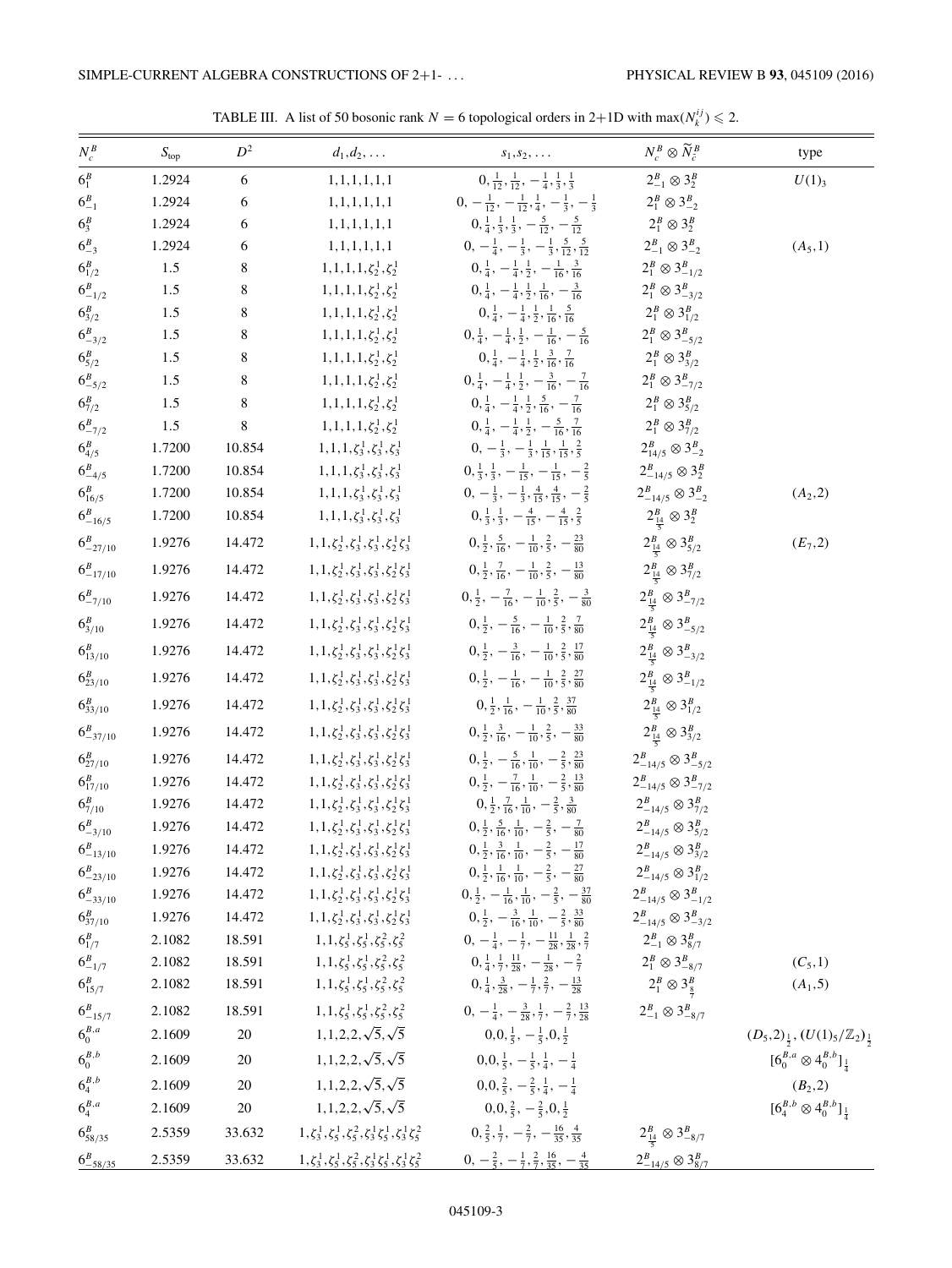<span id="page-4-0"></span>

| $N_c^B$           | $S_{\text{top}}$ | $D^2$  | $d_1, d_2, \ldots$                                                                                                     | $s_1, s_2, \ldots$                                                           | $N_c^B \otimes \widetilde{N}_{\tilde{c}}^B$ | type                        |
|-------------------|------------------|--------|------------------------------------------------------------------------------------------------------------------------|------------------------------------------------------------------------------|---------------------------------------------|-----------------------------|
| $6_{138/35}^B$    | 2.5359           | 33.632 | $1, \zeta_3^1, \zeta_5^1, \zeta_5^2, \zeta_3^1 \zeta_5^1, \zeta_3^1 \zeta_5^2$                                         | $0, \frac{2}{5}, -\frac{1}{7}, \frac{2}{7}, \frac{9}{35}, -\frac{11}{35}$    | $2^B_{\frac{14}{5}} \otimes 3^B_{8/7}$      |                             |
| $6^{B}_{-138/35}$ | 2.5359           | 33.632 | $1, \zeta_3^1, \zeta_5^1, \zeta_5^2, \zeta_3^1 \zeta_5^1, \zeta_3^1 \zeta_5^2$                                         | $0, -\frac{2}{5}, \frac{1}{7}, -\frac{2}{7}, -\frac{9}{35}, \frac{11}{35}$   | $2_{-14/5}^B \otimes 3_{-8/7}^B$            |                             |
| $6^{B}_{46/13}$   | 2.9132           | 56.746 | $1, \zeta_{11}^1, \zeta_{11}^2, \zeta_{11}^3, \zeta_{11}^4, \zeta_{11}^5$                                              | $0, \frac{4}{13}, \frac{2}{13}, -\frac{6}{13}, \frac{6}{13}, -\frac{1}{13}$  |                                             | $(A_1,11)_{\frac{1}{2}}$    |
| $6^{B}_{-46/13}$  | 2.9132           | 56.746 | $1, \zeta_{11}^1, \zeta_{11}^2, \zeta_{11}^3, \zeta_{11}^4, \zeta_{11}^5$                                              | $0, -\frac{4}{13}, -\frac{2}{13}, \frac{6}{13}, -\frac{6}{13}, \frac{1}{13}$ |                                             | $(A_{10},2)_{\frac{1}{11}}$ |
| $6_{8/3}^B$       | 3.1107           | 74.617 | $1, \zeta_7^3, \zeta_7^3, \zeta_{16}^2, \zeta_{16}^4, \zeta_{16}^6$                                                    | $0, \frac{1}{9}, \frac{1}{9}, \frac{1}{9}, \frac{1}{3}, -\frac{1}{3}$        |                                             | $(A_1, 16)_{\frac{1}{4}}$   |
| $6^{B}_{-8/3}$    | 3.1107           | 74.617 | $1, \zeta_7^3, \zeta_7^3, \zeta_{16}^2, \zeta_{16}^4, \zeta_{16}^6$                                                    | $0, -\frac{1}{9}, -\frac{1}{9}, -\frac{1}{9}, -\frac{1}{3}, \frac{1}{3}$     |                                             | $(A_2, 6)_{\frac{1}{9}}$    |
| $6_2^B$           | 3.3263           | 100.61 | $1, \frac{3+\sqrt{21}}{2}, \frac{3+\sqrt{21}}{2}, \frac{3+\sqrt{21}}{2}, \frac{5+\sqrt{21}}{2}, \frac{7+\sqrt{21}}{2}$ | $0, -\frac{1}{7}, -\frac{2}{7}, \frac{3}{7}, 0, \frac{1}{3}$                 |                                             |                             |
| $6^{B}_{-2}$      | 3.3263           | 100.61 | $1, \frac{3+\sqrt{21}}{2}, \frac{3+\sqrt{21}}{2}, \frac{3+\sqrt{21}}{2}, \frac{5+\sqrt{21}}{2}, \frac{7+\sqrt{21}}{2}$ | $0, \frac{1}{7}, \frac{2}{7}, -\frac{3}{7}, 0, -\frac{1}{3}$                 |                                             | $(G_2,3)$                   |

TABLE III. (*Continued.*)

as those of Tables [I–](#page-2-0)IV. In that sense those lists are an upper bound to the actual list of all consistent orders. The orders coming out of simple-current algebra constructions are consistent by construction; they thus establish a lower bound to the list of all consistent orders. In all cases considered in this paper, the two bounds agree, allowing us to conclude that both the simplified axiomatic approach and the simple-current algebra constructive approach give complete results.

TABLE IV. A list of 24 bosonic rank  $N = 7$  topological orders in 2+1D with max $(N_k^{ij}) \le 1$ . Since  $N = 7$  is a prime number, all those 24 topological orders are primitive.

| $N_c^B$         | $S_{\text{top}}$ | $D^2$  | $d_1, d_2, \ldots$                                                                      | $s_1, s_2, \ldots$                                                                         | type                                               |
|-----------------|------------------|--------|-----------------------------------------------------------------------------------------|--------------------------------------------------------------------------------------------|----------------------------------------------------|
| $7^{B,a}_2$     | 1.4036           | $\tau$ | 1, 1, 1, 1, 1, 1, 1, 1                                                                  | $0, \frac{1}{7}, \frac{1}{7}, \frac{2}{7}, \frac{2}{7}, -\frac{3}{7}, -\frac{3}{7}$        |                                                    |
| $7^{B,a}_{-2}$  | 1.4036           | $\tau$ | 1, 1, 1, 1, 1, 1, 1, 1                                                                  | $0, -\frac{1}{7}, -\frac{1}{7}, -\frac{2}{7}, -\frac{2}{7}, \frac{3}{7}, \frac{3}{7}$      | $(A_6, 1)$                                         |
| $7^{B}_{9/4}$   | 2.3857           | 27.313 | $1, 1, \zeta_6^1, \zeta_6^1, \zeta_6^2, \zeta_6^2, \zeta_6^3$                           | $0, \frac{1}{2}, \frac{3}{32}, \frac{3}{32}, \frac{1}{4}, -\frac{1}{4}, \frac{15}{32}$     | $(A_1,6)$                                          |
| $7_{13/4}^B$    | 2.3857           | 27.313 | $1, 1, \zeta_6^1, \zeta_6^1, \zeta_6^2, \zeta_6^2, \zeta_6^3$                           | $0, \frac{1}{2}, \frac{7}{32}, \frac{7}{32}, \frac{1}{4}, -\frac{1}{4}, -\frac{13}{32}$    | $[7^B_{9/4} \otimes 4^B_1]_{\frac{1}{4}}$          |
| $7^{B}_{-15/4}$ | 2.3857           | 27.313 | $1, 1, \zeta_6^1, \zeta_6^1, \zeta_6^2, \zeta_6^2, \zeta_6^3$                           | $0, \frac{1}{2}, \frac{11}{32}, \frac{11}{32}, \frac{1}{4}, -\frac{1}{4}, -\frac{9}{32}$   | $[7^B_{13/4} \otimes 4^B_1]_{\frac{1}{4}}$         |
| $7^{B}_{-11/4}$ | 2.3857           | 27.313 | $1, 1, \zeta_6^1, \zeta_6^1, \zeta_6^2, \zeta_6^2, \zeta_6^3$                           | $0, \frac{1}{2}, \frac{15}{32}, \frac{15}{32}, \frac{1}{4}, -\frac{1}{4}, -\frac{5}{32}$   | $[7^B_{-15/4} \otimes 4^B_1]_{\frac{1}{4}}$        |
| $7^{B}_{-7/4}$  | 2.3857           | 27.313 | $1, 1, \zeta_6^1, \zeta_6^1, \zeta_6^2, \zeta_6^2, \zeta_6^3$                           | $0, \frac{1}{2}, -\frac{13}{32}, -\frac{13}{32}, \frac{1}{4}, -\frac{1}{4}, -\frac{1}{32}$ | $[7^B_{-11/4} \otimes 4^B_1]_{\frac{1}{4}}$        |
| $7_{-3/4}^B$    | 2.3857           | 27.313 | $1, 1, \zeta_6^1, \zeta_6^1, \zeta_6^2, \zeta_6^2, \zeta_6^3$                           | $0, \frac{1}{2}, -\frac{9}{32}, -\frac{9}{32}, \frac{1}{4}, -\frac{1}{4}, \frac{3}{32}$    | $[7^B_{-7/4} \otimes 4^B_1]_{\frac{1}{4}}$         |
| $7_{1/4}^B$     | 2.3857           | 27.313 | $1, 1, \zeta_6^1, \zeta_6^1, \zeta_6^2, \zeta_6^2, \zeta_6^3$                           | $0, \frac{1}{2}, -\frac{5}{32}, -\frac{5}{32}, \frac{1}{4}, -\frac{1}{4}, \frac{7}{32}$    | $[7^B_{-3/4} \otimes 4^B_1]_{\frac{1}{4}}$         |
| $7^{B}_{5/4}$   | 2.3857           | 27.313 | $1, 1, \zeta_6^1, \zeta_6^1, \zeta_6^2, \zeta_6^2, \zeta_6^3$                           | $0, \frac{1}{2}, -\frac{1}{32}, -\frac{1}{32}, \frac{1}{4}, -\frac{1}{4}, \frac{11}{32}$   | $[7^B_{1/4} \otimes 4^B_1]_{\frac{1}{4}}$          |
| $7^{B}_{7/4}$   | 2.3857           | 27.313 | $1, 1, \zeta_6^1, \zeta_6^1, \zeta_6^2, \zeta_6^2, \zeta_6^3$                           | $0, \frac{1}{2}, \frac{13}{32}, \frac{13}{32}, \frac{1}{4}, -\frac{1}{4}, \frac{1}{32}$    | $(C_6, 1)$                                         |
| $7_{11/4}^B$    | 2.3857           | 27.313 | $1, 1, \zeta_6^1, \zeta_6^1, \zeta_6^2, \zeta_6^2, \zeta_6^3$                           | $0, \frac{1}{2}, -\frac{15}{32}, -\frac{15}{32}, \frac{1}{4}, -\frac{1}{4}, \frac{5}{32}$  | $[7^B_{7/4} \otimes 4^B_1]_{\frac{1}{4}}$          |
| $7^{B}_{15/4}$  | 2.3857           | 27.313 | $1, 1, \zeta_6^1, \zeta_6^1, \zeta_6^2, \zeta_6^2, \zeta_6^3$                           | $0, \frac{1}{2}, -\frac{11}{32}, -\frac{11}{32}, \frac{1}{4}, -\frac{1}{4}, \frac{9}{32}$  | $[7^B_{11/4} \otimes 4^B_1]_{\frac{1}{4}}$         |
| $7^B_{-13/4}$   | 2.3857           | 27.313 | $1, 1, \zeta_6^1, \zeta_6^1, \zeta_6^2, \zeta_6^2, \zeta_6^3$                           | $0, \frac{1}{2}, -\frac{7}{32}, -\frac{7}{32}, \frac{1}{4}, -\frac{1}{4}, \frac{13}{32}$   | $[7^B_{15/4} \otimes 4^B_1]_{\frac{1}{4}}$         |
| $7_{-9/4}^B$    | 2.3857           | 27.313 | $1, 1, \zeta_6^1, \zeta_6^1, \zeta_6^2, \zeta_6^2, \zeta_6^3$                           | $0, \frac{1}{2}, -\frac{3}{32}, -\frac{3}{32}, \frac{1}{4}, -\frac{1}{4}, -\frac{15}{32}$  | $[7^B_{-13/4} \otimes 4^B_1]_{\frac{1}{4}}$        |
| $7^{B}_{-5/4}$  | 2.3857           | 27.313 | $1, 1, \zeta_6^1, \zeta_6^1, \zeta_6^2, \zeta_6^2, \zeta_6^3$                           | $0, \frac{1}{2}, \frac{1}{32}, \frac{1}{32}, \frac{1}{4}, -\frac{1}{4}, -\frac{11}{32}$    | $[7^B_{-9/4} \otimes 4^B_1]_{\frac{1}{4}}$         |
| $7^{B}_{-1/4}$  | 2.3857           | 27.313 | $1, 1, \zeta_6^1, \zeta_6^1, \zeta_6^2, \zeta_6^2, \zeta_6^3$                           | $0, \frac{1}{2}, \frac{5}{32}, \frac{5}{32}, \frac{1}{4}, -\frac{1}{4}, -\frac{7}{32}$     | $[7^B_{-5/4} \otimes 4^B_1]_{\frac{1}{4}}$         |
| $7_{3/4}^B$     | 2.3857           | 27.313 | $1, 1, \zeta_6^1, \zeta_6^1, \zeta_6^2, \zeta_6^2, \zeta_6^3$                           | $0, \frac{1}{2}, \frac{9}{32}, \frac{9}{32}, \frac{1}{4}, -\frac{1}{4}, -\frac{3}{32}$     | $[7^B_{-1/4} \otimes 4^B_1]_{\frac{1}{4}}$         |
| $7^{B,b}_2$     | 2.4036           | 28     | $1, 1, 2, 2, 2, \sqrt{7}, \sqrt{7}$                                                     | $0, 0, \frac{1}{7}, \frac{2}{7}, -\frac{3}{7}, \frac{1}{8}, -\frac{3}{8}$                  | $(U(1)_7/\mathbb{Z}_2)_{\frac{1}{2}}$              |
| $7^{B,c}_2$     | 2.4036           | 28     | $1, 1, 2, 2, 2, \sqrt{7}, \sqrt{7}$                                                     | $0, 0, \frac{1}{7}, \frac{2}{7}, -\frac{3}{7}, -\frac{1}{8}, \frac{3}{8}$                  | $[7^{B,b}_{2} \otimes 4^{B,b}_{0}]_{\frac{1}{4}}$  |
| $7^{B,b}_{-2}$  | 2.4036           | 28     | $1, 1, 2, 2, 2, \sqrt{7}, \sqrt{7}$                                                     | $0,0,-\frac{1}{7},-\frac{2}{7},\frac{3}{7},-\frac{1}{8},\frac{3}{8}$                       | $(B_3,2), (D_7,2)_{\frac{1}{2}}$                   |
| $7^{B,c}_{-2}$  | 2.4036           | 28     | $1, 1, 2, 2, 2, \sqrt{7}, \sqrt{7}$                                                     | $0,0,-\frac{1}{7},-\frac{2}{7},\frac{3}{7},\frac{1}{8},-\frac{3}{8}$                       | $[7^{B,b}_{-2} \otimes 4^{B,b}_{0}]_{\frac{1}{4}}$ |
| $7_{8/5}^B$     | 3.2194           | 86.750 | $1, \zeta_{13}^1, \zeta_{13}^2, \zeta_{13}^3, \zeta_{13}^4, \zeta_{13}^5, \zeta_{13}^6$ | $0, -\frac{1}{5}, \frac{2}{15}, 0, \frac{2}{5}, \frac{1}{3}, -\frac{1}{5}$                 | $(A_1, 13)_{\frac{1}{2}}$                          |
| $7^{B}_{-8/5}$  | 3.2194           | 86.750 | $1, \zeta_{13}^1, \zeta_{13}^2, \zeta_{13}^3, \zeta_{13}^4, \zeta_{13}^5, \zeta_{13}^6$ | $0, \frac{1}{5}, -\frac{2}{15}, 0, -\frac{2}{5}, -\frac{1}{3}, \frac{1}{5}$                | $(A_{12}, 2)_{\frac{1}{13}}$                       |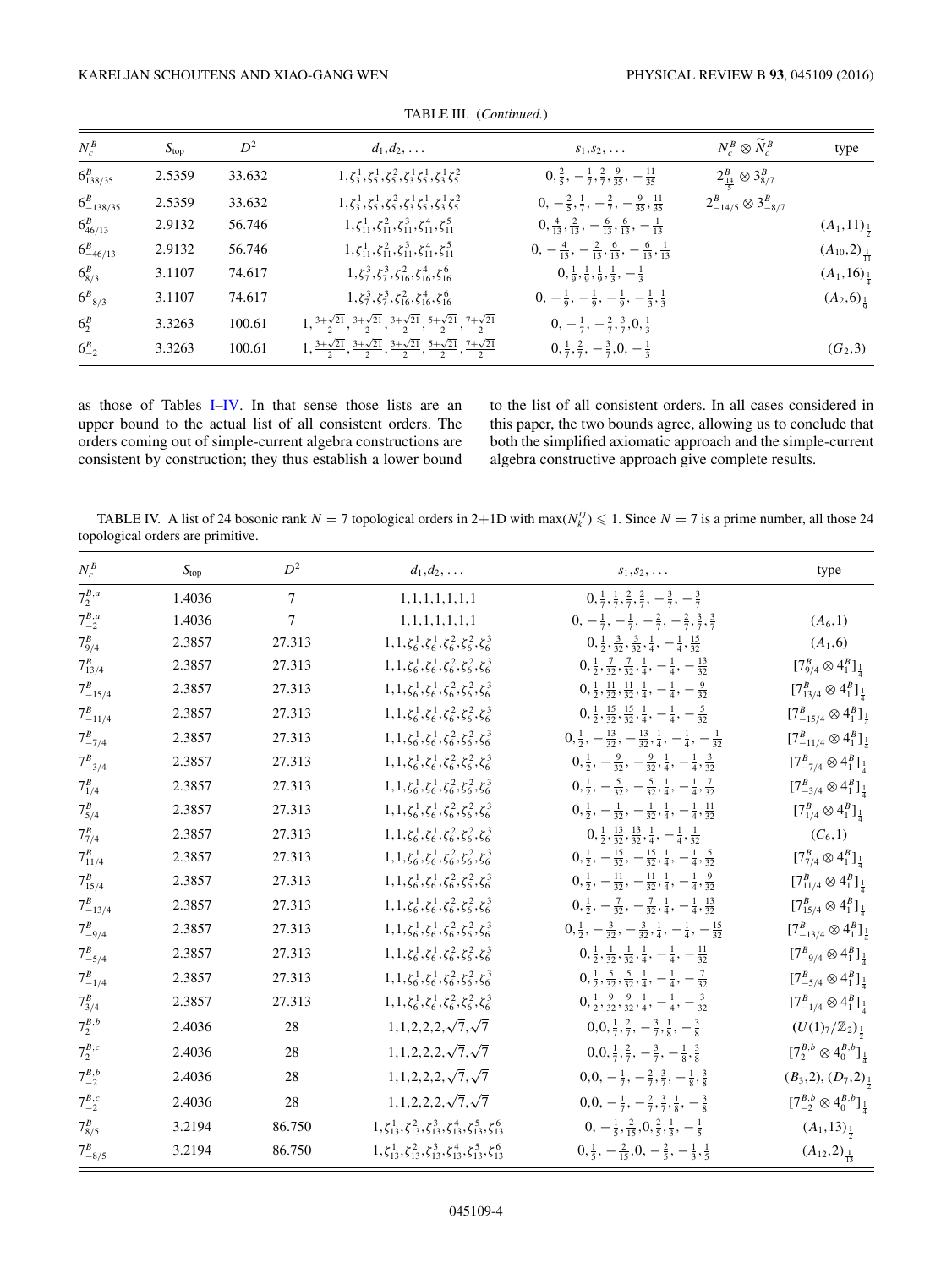# <span id="page-5-0"></span>**II. CONSTRUCTING A TOPOLOGICALLY ORDERED STATE OF A GIVEN NON-ABELIAN TYPE VIA A SIMPLE-CURRENT ALGEBRA**

In this paper, we will use charged particles in multilayer systems under magnetic field as a general and systematic way to realize 2+1D bosonic and fermionic topologically ordered states. We will assume all the particles are in the first Landau level. Thus the many-body wave function has a form

$$
\Psi(\{z_i^I\}) = P(\{z_i^I\}) e^{-\frac{1}{4}\sum_{i,I} |z_i^I|^2},\tag{6}
$$

where *i* labels different particles,  $I = 1, \ldots, M$  labels different layers, and  $P({z_i^I})$  is a (anti)symmetric polynomial (under  $z_i^I \leftrightarrow z_j^I$ , depending on the Bose or Fermi statistics of the particles in the *I* th layer. In this paper, we are going to use such kinds of systems to systematically realize non-Abelian topological orders for bosons and fermions.

# A. Symmetric polynomial  $P({z<sub>i</sub><sup>I</sup>})$  as a correlation function **in a simple-current algebra**

Let us consider a CFT generated by simple currents  $c_I(z)$ ,  $I = 1, \ldots, M$ . By definition, simple currents are operators with unit quantum dimension. The correlation function of simple currents always has one conformal block. If the simple currents  $c_I(z)$  are also bosonic with integer conformal dimension or fermionic with half-integer conformal dimension, then we can use the correlation function of the simple currents  $c_I(z)$  to construct the (anti)symmetric polynomial  $P({z_i^I})$  $[26 - 28, 33]$ 

$$
P(\lbrace z_i^I \rbrace) \propto \lim_{z_{\infty} \to \infty} \left\langle V(z_{\infty}) \prod_{i,I} c_I(z_i^I) \right\rangle, \tag{7}
$$

where  $V(z_{\infty})$  represents a background to guarantee that the correlation function be nonzero. In fact  $c_I(z)$  is related to the annihilation operator for the bosons in the *I* th layer.

Such an approach allows us to use different simple-current CFTs to construct/label different many-boson wave functions, which may correspond to different 2+1D topologically ordered states. For example, the Laughlin wave function  $P({z_i}) = \prod_{i < j} (z_i - z_j)^m$  can be constructed this way by choosing a Gaussian CFT and choosing

$$
c(z) = e^{i\sqrt{m}\phi(z)}\tag{8}
$$

as the simple-current operator. Here, the operator  $e^{i a \phi(z)}$  has conformal dimension  $\frac{a^2}{2}$  and the following operator product expansion (OPE):

$$
e^{i a\phi(z)} e^{i b\phi(w)} = (z - w)^{ab} e^{i (a+b)\phi(w)} + O((z - w)^{ab+1}).
$$
\n(9)

In fact

$$
\prod_{i < j} (z_i - z_j)^m \propto \lim_{z_\infty \to \infty} \left\langle e^{-i\ N\sqrt{m}\phi(z_\infty)} \prod_{i=1}^N e^{i\ \sqrt{m}\phi(z_i)} \right\rangle. \tag{10}
$$

To construct the Abelian topologically ordered states described by the  $K$ -matrix wave function  $(2)$ , we can start with a Gaussian model described by  $\phi^{\mu}$  fields that have the

following OPE:

$$
e^{i l_{\mu}\phi^{\mu}(z)} e^{i l'_{\mu}\phi^{\mu}(w)} = (z-w)^{l_{\mu}G^{\mu\nu}l'_{\nu}} e^{i (l_{\mu}+l'_{\mu})\phi^{\mu}(w)} + \cdots. \qquad (11)
$$

We see that  $e^{ik_{\mu}\phi^{\mu}(z)}$  has a conformal dimension

$$
\frac{1}{2}\mathbf{k} \cdot \mathbf{k} \equiv \frac{1}{2} \sum_{\mu\nu} k_{\mu} G^{\mu\nu} k_{\nu}, \qquad (12)
$$

where the inner product given by the dot is defined via  $G^{\mu\nu}$ . The metric *Gμν* plays a crucial role, as a given choice of  $G^{\mu\nu}$  leads to a specific set of momenta  $k_{\mu}$  giving vertex operators with integral conformal dimension (or half integral for fermionic theories), thereby setting the operator content of the theory. If we choose  $c_I = e^{ik^I \cdot \phi} \equiv e^{i \sum_{\mu} k^I_{\mu} \phi^{\mu}}$ , where  $k^{I} = (k_1^{I}, k_2^{I}, \dots)$  and  $\phi = (\phi^1, \phi^2, \dots)$ , we find that

$$
P(\lbrace z_i^I \rbrace) = \prod_{I; i < j} (z_i^I - z_j^I)^{K_{II}} \prod_{I < J; i, j} (z_i^I - z_j^J)^{K_{II}} \\
\propto \lim_{z_{\infty} \to \infty} \left\langle V(z_{\infty}) \prod_{i, I} c_I(z_i^I) \right\rangle,\n\tag{13}
$$

if the  $k^I$  satisfy

$$
K_{IJ} = \mathbf{k}^I \cdot \mathbf{k}^J. \tag{14}
$$

In order to obtain an (anti)symmetric polynomial  $P({z_i^I})$ , we see that  $K_{IJ}$  must be integer.

Now, we are ready to construct topologically ordered states of a given non-Abelian type. Let us consider a simple-current CFT generated by a set of simple currents

$$
\psi_I, \quad I = 1, \dots, M. \tag{15}
$$

We assume that the  $\psi_I$  have finite orders described by an integer matrix  $\mathbf{n} = (n_{JI})$ :

$$
\prod_{J} (\psi_J)^{n_{JI}} = 1, \ \forall \ I.
$$
 (16)

Now we choose

$$
c_I = \psi_I e^{i \sum_{\mu} k^I_{\mu} \phi^{\mu}} = \psi_I e^{i k^I \cdot \phi} \tag{17}
$$

to construct the wave function as

$$
P(\lbrace z_i^I \rbrace) = \lim_{z_{\infty} \to \infty} \left\langle V(z_{\infty}) \prod_{i,I} c_I(z_i^I) \right\rangle. \tag{18}
$$

But in this case, in order to obtain an (anti)symmetric polynomial  $P({z_i^I})$ ),

$$
K_{IJ} \equiv \mathbf{k}^I \cdot \mathbf{k}^J = \sum_{\mu\nu} k^I_{\mu} G^{\mu\nu} k^J_{\nu} \tag{19}
$$

may not be integer. In fact, introducing

$$
c_{\vec{a}} = \prod_{I} c_{I}^{a_{I}} = e^{i \sum_{I,\mu} a_{I} k_{\mu}^{I} \phi^{\mu}} \prod_{I} \psi_{I}^{a_{I}} \tag{20}
$$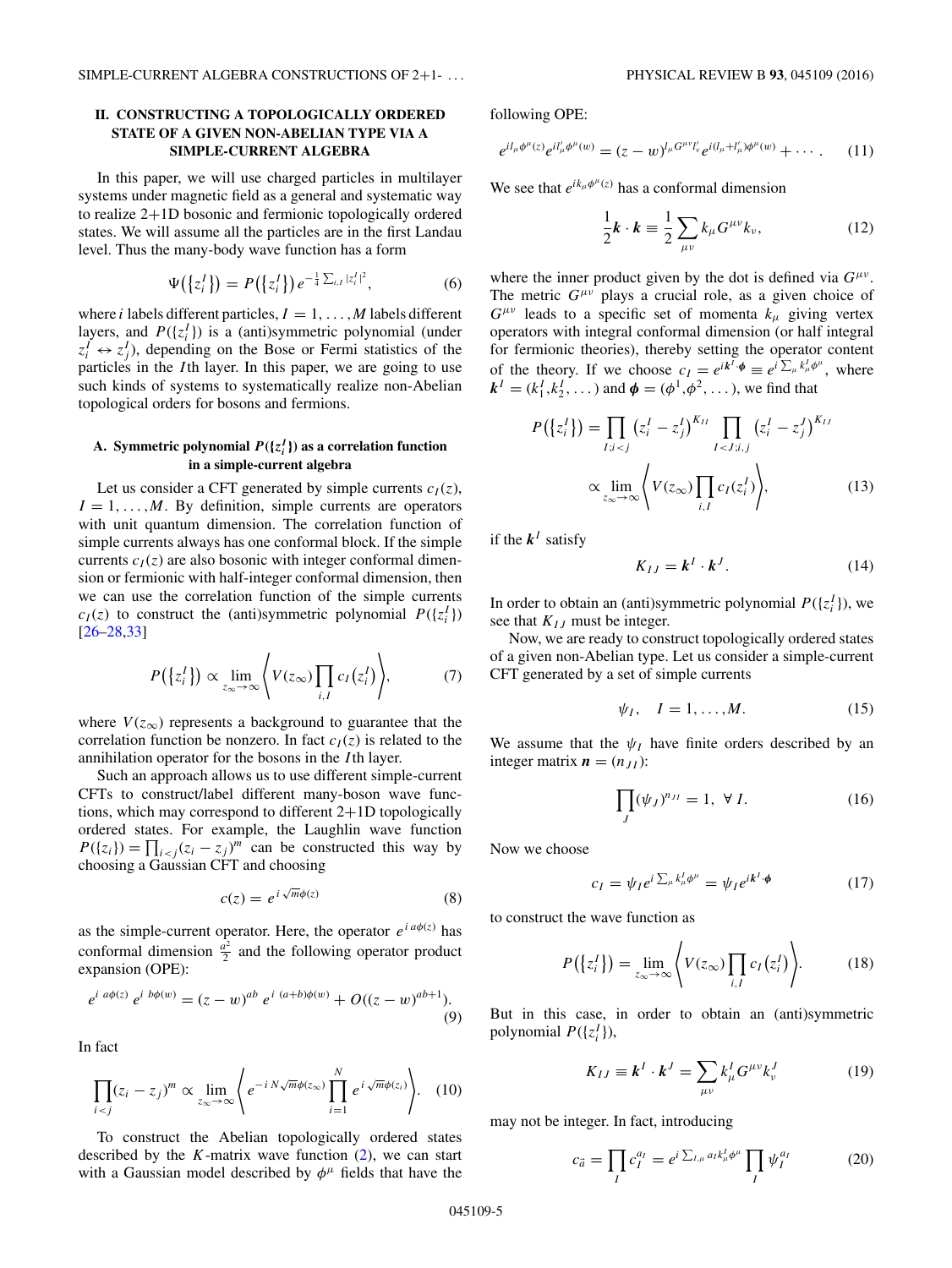<span id="page-6-0"></span>and noticing that  $c_{\vec{a}}$  and  $c_{\vec{b}}$  must be mutually local for any integer vectors  $\vec{a}$  and  $\vec{b}$ , we find that  $k^I_\mu$  must satisfy

$$
\sum_{IJ\mu\nu} a^I k^I_\mu G^{\mu\nu} k^J_\nu b^J - h^{sc}_{\vec{a}} - h^{sc}_{\vec{b}} + h^{sc}_{\vec{a} + \vec{b}}
$$
  
= 
$$
\sum_{IJ} a^I K_{IJ} b^J - h^{sc}_{\vec{a}} - h^{sc}_{\vec{b}} + h^{sc}_{\vec{a} + \vec{b}} \in \mathbb{N}
$$
 (21)

for any positive integer vector  $\vec{a}$  and  $\vec{b}$  (i.e.,  $a_I \in \mathbb{N}$  and  $b_I \in \mathbb{N}$ ). Here  $\mathbb{N} = \{0, 1, 2, \dots\}$  and  $h_{\vec{a}}^{\text{sc}}$  is the conformal dimension of  $\psi_{\vec{a}} \equiv \prod_{I} \psi_{I}^{a_{I}}$ . Since the  $h_{\vec{a}}^{\text{sc}}$  are rational numbers, in general, *KIJ* are also rational numbers. We see that, starting from a simple-current CFT, we can construct all the 2+1D topological orders of a given non-Abelian type, by finding all the  $K$  matrices that satisfy the conditions  $(21)$ .

If we further require that

$$
\sum_{IJ} a^I K_{IJ} a^J - 2h_{\vec{a}}^{\text{sc}} + h_{2\vec{a}}^{\text{sc}} = \text{even},\tag{22}
$$

for all  $\vec{a}$ , then we will obtain the bosonic 2+1D topological orders of a given non-Abelian type. If we require that

$$
\sum_{IJ} a^I K_{IJ} a^J - 2h_{\vec{a}}^{\text{sc}} + h_{2\vec{a}}^{\text{sc}} = \text{odd},\tag{23}
$$

for some  $\vec{a}$ , then we will obtain the fermionic 2+1D topological orders of a given non-Abelian type.

#### **B. Topological excitations from simple-current algebra**

In the above, we have used the simple-current CFT generated by the simple currents  $c_I(z)$  to obtain the ground state wave function of a  $2+1D$  topological order. In this section, we are going to discuss how to obtain the topological excitations from the simple-current CFT.

First, we would like to introduce the notion of simplecurrent primary field. Acting with  $c_I(z)$  onto the ground state |0 generates the adjoint representation of the simple-current algebra. The simple-current algebra has other irreducible representations, which can be obtained by the action of  $c_I(z)$ on the ground state  $|\eta\rangle = \eta|0\rangle$  of a twisted sector. Thus the different irreducible representations of the simple-current algebra are labeled by  $\eta$  (where  $\eta = 1$  corresponds the adjoint representation). The operator  $\eta(z)$  that corresponds to the twisted ground state  $|\eta\rangle$  under the operator-state correspondence is called a primary field of the simple-current algebra.

The primary fields  $\eta(z)$  are local with respect to all the simple currents  $c_I(z)$ :

$$
c_I(z)\eta(w) \sim (z-w)^{\alpha_{c_I,\eta}}[c_I\eta](w) + \cdots, \qquad (24)
$$

where  $\alpha_{c_I, \eta}$  are integers. Each simple-current primary field (or each irreducible representation of the simple-current algebra) corresponds to a type of topological excitation in the corresponding topological order.

So to use CFT to study  $2+1D$  topological order, we need to first identify the simple currents to produce the many-body wave function of the topological order. We then need to find the irreducible representations (or the primary fields) of the simple-current algebra to obtain the topological excitations

and their properties (such as the quantum dimensions, the spins, etc.).

In general, the simple currents  $c_I(z)$  have the form

$$
c_I(z) = \psi_I e^{ik^I \cdot \phi} = \psi_I e^{i \sum_{\mu} k^I_{\mu} \phi^{\mu}}, \qquad (25)
$$

where  $\psi_I$  are simple currents with finite order [see Eq. [\(16\)](#page-5-0)]. Let us introduce

$$
\psi_{\vec{b}} \equiv \prod_{I} \psi_{I}^{b_{I}}, \quad c_{\vec{b}} \equiv \prod_{I} c_{I}^{b_{I}}.
$$
 (26)

Also, let us use  $\sigma_{\alpha}$ ,  $\alpha = 1, 2, \ldots$ , to denote the primary fields of the simple-current CFT generated by simple currents  $\psi_I$ , and use  $\sigma_{\alpha;\vec{b}}$  to denote the product of  $\sigma_{\alpha}$  and  $\psi_{\vec{b}}$ .  $\sigma_{\alpha;\vec{b}}$  are descendent fields of the primary field  $\sigma_{\alpha}$  and have higher conformal dimensions

$$
h_{\alpha,\vec{b}}^{\text{sc}} \geqslant h_{\alpha}^{\text{sc}},\tag{27}
$$

where  $h_{\alpha}^{\rm sc}$  is the conformal dimension of  $\sigma_{\alpha}$  and  $h_{\alpha,\vec{b}}^{\rm sc}$  is the conformal dimension of  $\sigma_{\alpha,\vec{b}}$ . The OPE of  $\sigma_{\alpha,\vec{b}}$  with  $\psi_{\vec{a}}$  has for its leading term

$$
\psi_{\vec{a}}(z)\sigma_{\alpha;\vec{b}}(w) \sim \frac{1}{(z-w)^{h_{\vec{a}}^{\infty}+h_{\alpha,\vec{b}}^{\infty}-h_{\alpha,\vec{a}+\vec{b}}^{\infty}}}\sigma_{\alpha;\vec{a}+\vec{b}}.\tag{28}
$$

The simple-current primary field *η* for the original simple currents  $c_I$  is given by

$$
\eta_{\alpha,I^{\alpha}} = \sigma_{\alpha} e^{iI^{\alpha}\cdot\phi} = \sigma_{\alpha} e^{i\sum_{\mu} I^{\alpha}_{\mu}\phi^{\mu}}.
$$
 (29)

The corresponding descendent fields are given by

$$
\eta_{\alpha,\mathbf{l}^{\alpha};\vec{b}} = \sigma_{\alpha,\vec{b}} e^{i\mathbf{l}^{\alpha}\cdot\boldsymbol{\phi}} e^{i\sum_{l} b_{l} \mathbf{k}^{l}\cdot\boldsymbol{\phi}}
$$
(30)

for all different integer vectors  $\vec{b}$ . Each of those operators should be mutually local with respect to  $c_{\vec{a}}$ . This requires  $l^{\alpha}$ to satisfy

$$
\sum_{IJ} a^I K_{IJ} b^J + \sum_{IJ\mu\nu} a^I k^I_\mu G^{\mu\nu} l^\alpha_\nu - h^{\rm sc}_{\vec{a}} - h^{\rm sc}_{\alpha, \vec{b}} + h^{\rm sc}_{\alpha, \vec{a} + \vec{b}} \in \mathbb{Z},
$$
\n(31)

for any integer vectors  $\vec{a}$  and  $\vec{b}$ .

To understand the above construction in more detail, let us count the number of  $c_I$ -simple-current primary fields  $\eta$  (which is equal to the number of topological types of the topological excitations in the corresponding topological order). First a  $c_I$ primary field  $\eta$  corresponds to a pair: a  $\psi_I$ -simple-current primary field  $\sigma_{\alpha}$  and a vector  $l^{\alpha}$ . So the  $c_I$  primary fields are labeled by  $(\alpha, \mathbf{l}^{\alpha})$ . We have used  $\eta_{\alpha, \mathbf{l}^{\alpha}}$  to denote those  $c_1$ primary fields.  $l^{\alpha}$  must satisfy Eq. (31). In fact, it is enough to find rational vectors  $l^{\alpha}$  that satisfy

$$
\sum_{IJ\mu\nu} a^I k^I_\mu G^{\mu\nu} l^{\alpha}_{\nu} - h^{\rm sc}_{\vec{a}} - h^{\rm sc}_{\alpha} + h^{\rm sc}_{\alpha,\vec{a}} \in \mathbb{Z}, \quad \forall \vec{a}.
$$
 (32)

For each  $\alpha$ , we may have many solutions  $l^{\alpha}$  which satisfy the above equation. But two solutions  $l_1^{\alpha}$  and  $l_2^{\alpha}$  are regarded as the same if they are related by

$$
l_1^{\alpha} - l_2^{\alpha} = \sum_{IJ} k^I n_{IJ} a_J, \quad a_J \in \mathbb{Z}.
$$
 (33)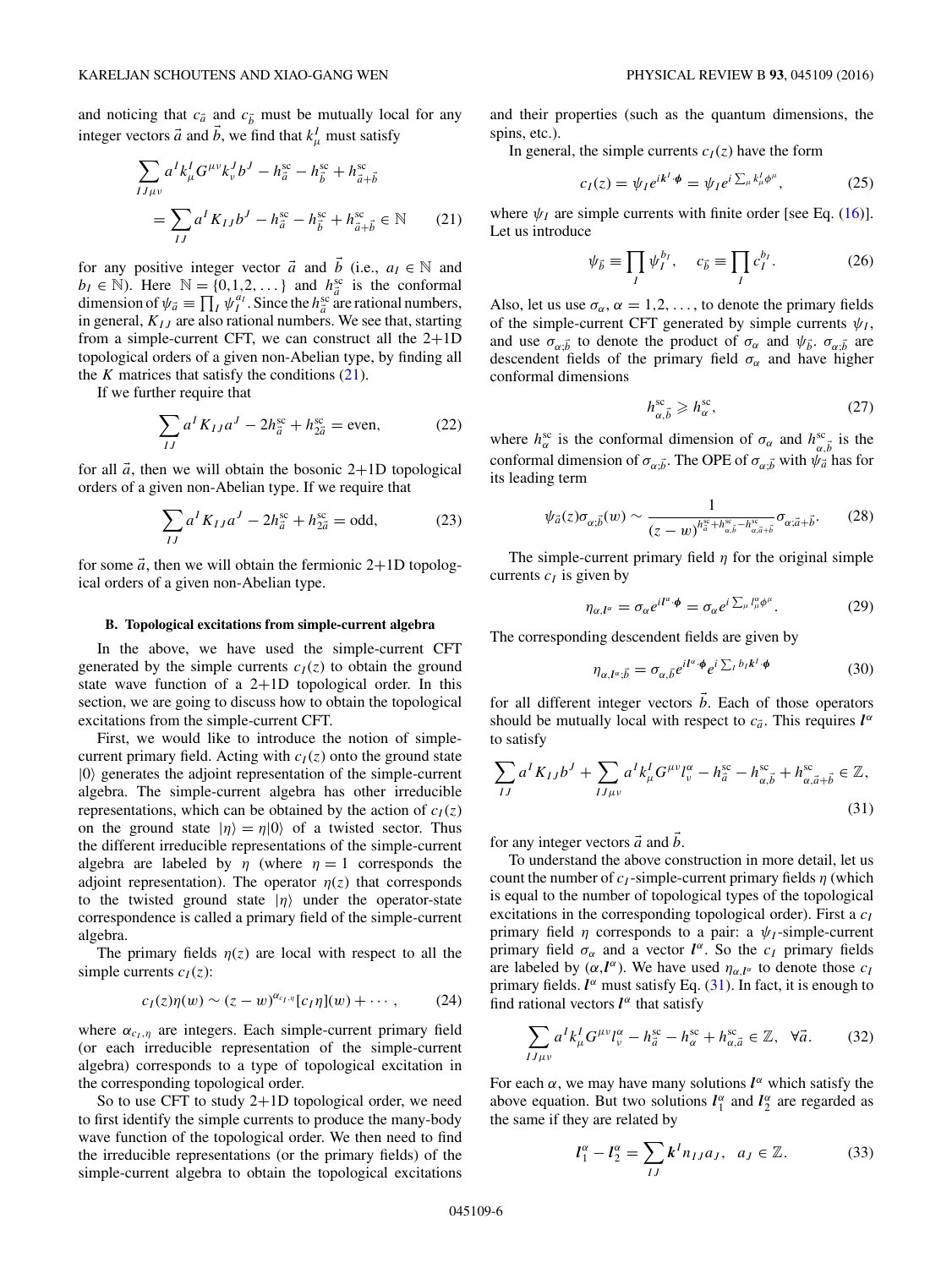<span id="page-7-0"></span>Counting the pairs  $(\sigma_{\alpha}, l^{\alpha})$  of inequivalent solutions will give us the number of *c<sub>I</sub>*-simple-current primary fields and the number of topological types.

# **III. 2+1D TOPOLOGICAL ORDER FROM CHIRAL** *<sup>U</sup>***(1)***<sup>M</sup>* <sup>Z</sup>**<sup>2</sup> -ORBIFOLD CFT**

In this section, we will give an example of using simplecurrent algebra to construct a wave function that realizes a 2+1D topological order. In the process, we will give a brief review on the  $\frac{U(1)_M}{Z_2}$ -orbifold CFT, following Ref. [\[34\]](#page-17-0).

#### **A. Virasoro algebra**

Here, we will view a CFT as a  $1+1D$  gapless system with unit velocity  $v = 1$  on a 1D ring of size  $2\pi$ . The total Hilbert space  $V$  of the CFT can always be viewed as a sum of (irreducible) representations of the Virasoro algebra. The Virasoro algebra is generated by the energy-momentum tensor *T*(*z*), whose Fourier components  $T(z) = \sum_{n} z^{-n-2} L_n$  satisfy

$$
[L_m, L_n] = (m - n)L_{m+n} + \frac{c}{12}(m^3 - m)\delta_{m+n,0}.
$$
 (34)

The character of a representation of the Virasoro algebra is defined as

$$
\chi_{c,h}^{\text{Vir}}(q) = \text{Tr}\big(q^{L_0 - \frac{c}{24}}\big),\tag{35}
$$

where  $L_0 = H$  is the Hamiltonian of the CFT on the ring. So the character encodes the energy spectrum of the CFT on the ring. The irreducible representations of the Virasoro algebra are labeled by  $(c,h)$ , where *h* is the energy of the lowest energy state in the representation. *h* is also the conformal dimension of the Virasoro primary field associated to the representation. The character of the corresponding irreducible representation has the general form

$$
\chi_{c,h}^{\text{Vir}}(q) = \frac{q^{\frac{1-c}{24}}}{\eta(q)} [q^h - q^{h_1} + q^{h_2} - \cdots],\tag{36}
$$

where

$$
\eta(q) = q^{\frac{1}{24}} \prod_{n=1}^{\infty} (1 - q^n) \tag{37}
$$

and the terms  $-q^{h_1} + q^{h_2} + \cdots$  represent subtractions due to null states in the Verma module with highest weight *h*.

#### **B.** *U***(1) current algebra**

The *U*(1) current algebra (which is a simple-current algebra) is generated by  $j = i\partial\phi$ . (*j* is a simple current.) In other words, the space  $V_1^{U(1)}$  of the adjoint representation of the  $U(1)$  current algebra is generated by  $j(z)$  acting on the ground state |0 . The corresponding primary field for the adjoint representation is the identity operator 1. This is why we use  $V_1^{U(1)}$  to denote the adjoint representation. The adjoint representation  $V_1^{U(1)}$  has a character  $\chi_1^{U(1)}(q)$  =  $1/\eta(q)$ . However, the adjoint irreducible representation of the *U*(1) current algebra is not an irreducible representation of the Virasoro algebra. Instead, it is formed by many irreducible representations  $V^{\text{Vir}}_{c=1,n^2}$  of the Virasoro algebra generated by

the energy momentum tensor  $T(z) \propto j^2(z)$ . It turns out that

$$
\mathcal{V}_1^{U(1)} = \bigoplus_{n \geqslant 0} \mathcal{V}_{c=1,n^2}^{\text{Vir}} \tag{38}
$$

since

$$
\chi_1^{U(1)}(q) = \frac{1}{\eta(q)} = \sum_{n\geq 0} \frac{q^{n^2} - q^{(n+1)^2}}{\eta(q)} = \sum_{n\geq 0} \chi_{c=1,n^2}^{\text{Vir}}.
$$
 (39)

The corresponding Virasoro primary fields are  $1, j, j_4 = j^4$  –  $2j\partial^2 j + \frac{3}{2}(\partial j)^2, \ldots$  The nontrivial representation  $\mathcal{V}_k^{U(1)}$  of the  $U(1)$  current algebra corresponds to the  $U(1)$  primary field  $e^{ik\phi}$  with conformal dimension  $h = \frac{k^2}{2}$ . The corresponding representations have the following fusion property:

$$
\mathcal{V}_k^{U(1)} \otimes \mathcal{V}_{k'}^{U(1)} = \mathcal{V}_{k+k'}^{U(1)}, \ k, k' \in \mathbb{R}.\tag{40}
$$

## **C.** Extended  $U(1)_M$  current algebra

The extended  $U(1)_M$  current algebra  $V_1^{U(1)_M}$  of level M (which is another simple-current algebra) is generated by the spin-*M* fields  $\psi_+ = e^{i\sqrt{2M}\phi}$  and  $\psi_- = e^{-i\sqrt{2M}\phi}$ . Note that the OPE  $\psi_+\psi_-\sim 1+j$ . So the extended  $U(1)_M$  current algebra is also generated by  $j, \psi_+, \psi_-.$ 

The nontrivial representation  $V_k^{U(1)_M}$  of the extended  $U(1)_M$ current algebra corresponds to the extended  $U(1)_M$  primary fields  $e^{ik\phi/\sqrt{2M}}$ ,  $k = 0, \ldots, 2M - 1$ , which are local with respect to the generating fields  $\psi_{\pm}$ . The corresponding character is given by

$$
\chi_k^{U(1)_M}(q) = \frac{1}{\eta(q)} \sum_{m \in \mathbb{Z}} q^{(k+2mM)^2/M}.
$$
 (41)

Under the modular transformation *S*, the characters  $\chi_k^{U(1)_M}(q)$ transform as

$$
S: \chi_k^{U(1)_M}(q) \to \sum_{k' \in \mathbb{Z}_{2M}} e^{-i\pi k k'/2M} \chi_{k'}^{U(1)_M}(q). \qquad (42)
$$

The irreducible representations have the following fusion property:

$$
\mathcal{V}_k^{U(1)_M} \otimes \mathcal{V}_{k'}^{U(1)_M} = \mathcal{V}_{k+k'}^{U(1)_M}, \ k, k' \in \mathbb{Z}_{2M}.\tag{43}
$$

# **D.** *<sup>U</sup>***(1)***<sup>M</sup>* <sup>Z</sup>**<sup>2</sup> -orbifold simple-current algebra**

The  $\frac{U(1)_M}{\mathbb{Z}_2}$ -orbifold simple-current algebra  $\mathcal{V}_1^{\frac{U(1)_M}{\mathbb{Z}_2}}$  is generated by the spin-*M* simple current  $\psi = \cos(\sqrt{2M}\phi)$ . Note that  $\mathcal{V}_1^{\frac{U(1)_M}{\mathbb{Z}_2}}$  is the  $\mathbb{Z}_2$ -invariant part of  $\mathcal{V}_1^{U(1)_M}$ , where  $\mathbb{Z}_2$  acts as

$$
\mathbb{Z}_2: \phi \to -\phi. \tag{44}
$$

 $V_1^{U(1)_M}$  contains  $V_1^{Vir}$  generated by the energy-momentum tensor  $T \sim j^2$  which is  $\mathbb{Z}_2$  invariant. Thus  $\mathcal{V}_1^{\frac{U(1)_M}{\mathbb{Z}_2}}$  also contains  $V_1^{\text{Vir}}$ , and *T* acts within  $V_1^{\frac{U(1)_M}{Z_2}}$ .  $V_1^{U(1)_M}$  also contains  $V_1^{U(1)}$ <br>which contains  $V_{c=1,n^2}^{\text{Vir}}$ ,  $n \in \mathbb{N}$ . But the states in  $V_{c=1,n^2}^{\text{Vir}}$ transform as  $|\psi\rangle \rightarrow (-)^n |\psi\rangle$  under the  $\mathbb{Z}_2$ . So  $\mathcal{V}_1^{\frac{U(1)_M}{2_2}}$  only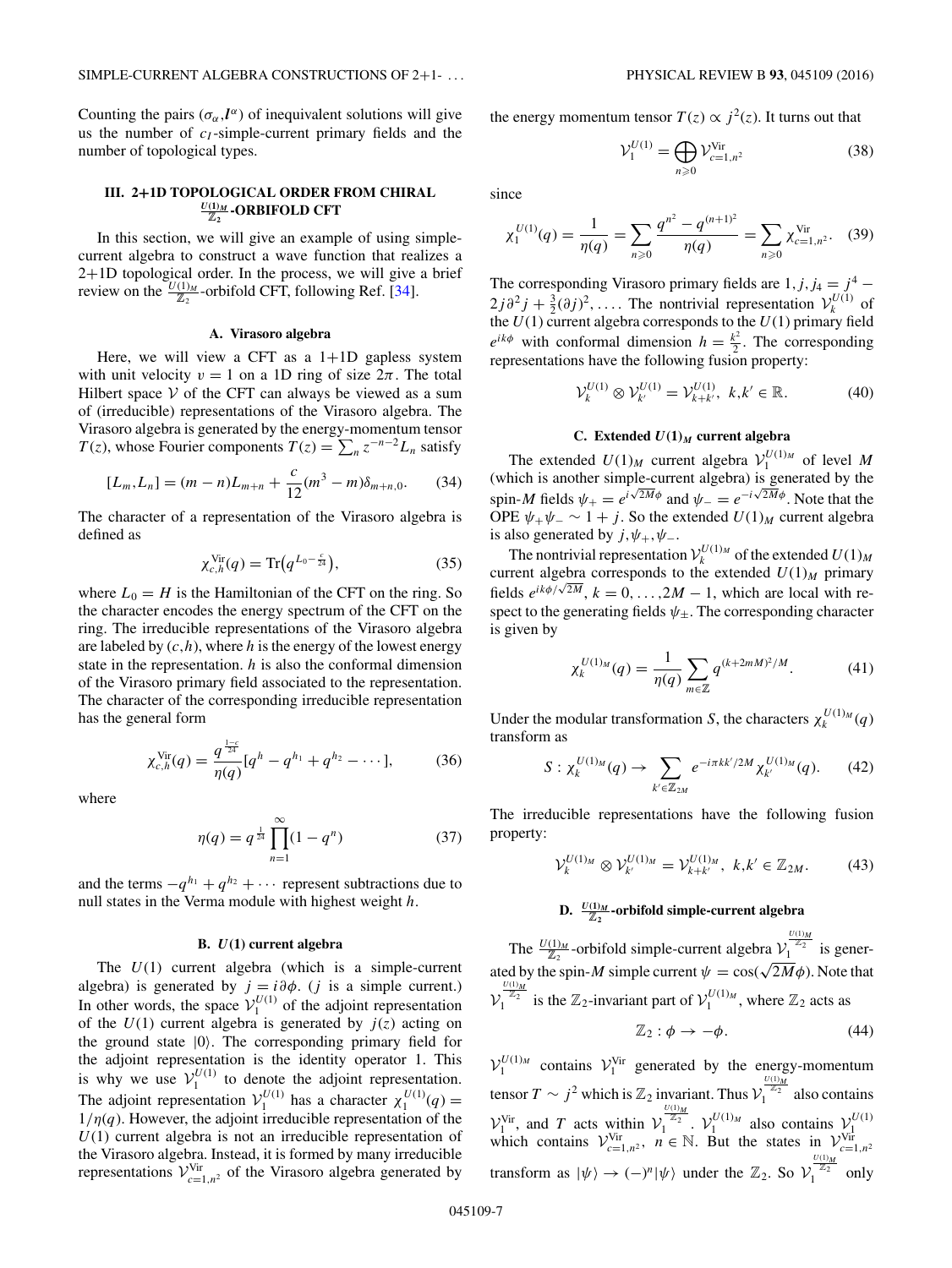contains  $V_{c=1,n^2}^{\text{Vir}}$  for *n* even:

$$
\mathcal{V}_1^{U(1)} = \bigoplus_{n \ge 0, n \text{ even}} \mathcal{V}_{c=1, n^2}^{\text{Vir}}.
$$
 (45)

In particular, *j*<sub>4</sub> acts within  $V_1^{\frac{U(1)_M}{\mathbb{Z}_2}}$ .

Now let us consider irreducible representations of the  $\frac{U(1)_M}{\mathbb{Z}_2}$ orbifold simple-current algebra. We note that the  $\mathbb{Z}_2$  action on the irreducible representations of the extended  $U(1)_M$  current algebra is given by

$$
\mathcal{V}_k^{U(1)_M} \to \mathcal{V}_{-k}^{U(1)_M} = \mathcal{V}_{2M-k}^{U(1)_M}.\tag{46}
$$

For  $k = 1, ..., M - 1$ , the  $\mathbb{Z}_2$  acts within  $\mathcal{V}_k^{U(1)_M} \oplus \mathcal{V}_{2M-k}^{U(1)_M}$ . The  $\mathbb{Z}_2$  even part of  $\mathcal{V}_k^{U(1)_M} \oplus \mathcal{V}_{2M-k}^{U(1)_M}$  forms an irreducible representation of  $\frac{U(1)_M}{Z_2}$ -orbifold simple-current algebra, denoted as  $\mathcal{V}_{\phi_k}^{\frac{U(1)_M}{Z_2}}$ . The corresponding primary field is given by *φ<sub>k</sub>* = cos( $k\phi/\sqrt{2M}$ ). We know that the quantum dimension of the representation  $V_{\pm k}^{U(1)_M}$  is equal to 1. Thus the quantum dimension for  $\mathcal{V}_{\varphi_k}^{\frac{U(1)_M}{\mathbb{Z}_2}}$  is equal to 2. The  $\mathbb{Z}_2$  odd part of  $V_k^{U(1)_M} \oplus V_{2M-k}^{U(1)_M}$  does not form an irreducible representation of the  $\frac{U(1)_M}{\mathbb{Z}_2}$  algebra.

The  $\mathbb{Z}_2$  acts within  $\mathcal{V}_1^{U(1)_M}$ . The  $\mathbb{Z}_2$  even part of  $\mathcal{V}_1^{U(1)_M}$  forms an irreducible representation of  $\frac{U(1)_M}{\mathbb{Z}_2}$  algebra, denoted as  $\mathcal{V}_1^{\frac{U(1)_M}{Z_2}}$ . The corresponding primary field is the identity 1. The  $\mathbb{Z}_2$  odd part of  $\mathcal{V}_1^{U(1)_M}$  also forms an irreducible representation of the  $\frac{U(1)_M}{\mathbb{Z}_2}$  algebra, denoted as  $\mathcal{V}^{\frac{U(1)_M}{2}}_{j}$ . The corresponding primary field is the current operator *j*. We also have two new irreducible representations of the  $\frac{U(1)_M}{Z_2}$ algebra from the twisted sector that twists the current  $\overline{z}_2$ . The corresponding representations are denoted as  $V_{\sigma_1}^{\frac{U(1)_M}{Z_2}}$  and  $V_{\tau^1}^{\frac{U(1)_M}{\mathbb{Z}_2}}$  . The corresponding primary fields are denoted as  $\sigma^1$  and  $\tau^1$ . We have the following fusion relations for the irreducible representations:

$$
\mathcal{V}_{j}^{\frac{U(1)_M}{\mathbb{Z}_2}} \otimes \mathcal{V}_{\sigma^{1}}^{\frac{U(1)_M}{\mathbb{Z}_2}} = \mathcal{V}_{\tau^{1}}^{\frac{U(1)_M}{\mathbb{Z}_2}}, \n\mathcal{V}_{j}^{\frac{U(1)_M}{\mathbb{Z}_2}} \otimes \mathcal{V}_{\tau^{1}}^{\frac{U(1)_M}{\mathbb{Z}_2}} = \mathcal{V}_{\sigma^{1}}^{\frac{U(1)_M}{\mathbb{Z}_2}}.
$$
\n(47)

Note that the irreducible representations correspond to the topological excitations. The fusion relations for the irreducible representations give rise to the fusion relations of the topological excitations.

Similarly, the  $\mathbb{Z}_2$  acts within  $\mathcal{V}_{M}^{U(1)_M}$ . The  $\mathbb{Z}_2$  even part of  $V_M^{U(1)_M}$  forms an irreducible representation of  $\frac{U(1)_M}{\mathbb{Z}_2}$  algebra, denoted as  $\mathcal{V}_{\phi_M^1}^{\frac{U(1)_M}{\mathbb{Z}_2}}$  $\phi_M^{\mathbb{Z}_2}$ . The corresponding primary field is  $\phi_M^1$  =  $\cos(\sqrt{M/2}\phi)$ . The  $\mathbb{Z}_2$  odd part of  $\mathcal{V}_M^{U(1)_M}$  also forms and irreducible representation of  $\frac{U(1)_M}{Z_2}$  algebra, denoted as  $\mathcal{V}_{\phi_M^2}^{\frac{U(1)_M}{Z_2}}$  $\phi_M^{2}$  . The corresponding primary field is  $\phi_M^2 = \sin(\sqrt{M/2}\phi)$ . We also have two new irreducible representations of the  $\frac{U(1)_M}{Z_2}$ algebra from the twisted sector that twist *j*:  $j \rightarrow -j$ . The

TABLE V. The irreducible representations  $V_{\alpha}^{\frac{U(1)_M}{Z_2}}$  of the  $\frac{U(1)_M}{Z_2}$ . orbifold simple-current algebra. The second column gives the conformal dimensions  $h_{\alpha}$  of the corresponding primary fields. The third column is the quantum dimensions  $d_{\alpha}$  of the representations.

| label $\alpha$ | $h_{\alpha}$ | $d_{\alpha}$ |                  |
|----------------|--------------|--------------|------------------|
| $\mathbf{1}$   | $\theta$     |              |                  |
| $\dot{J}$      | 1            | 1            |                  |
| $\phi_M^i$     | M/4          |              | $i = 1,2$        |
| $\sigma^i$     | 1/16         | $\sqrt{M}$   | $i = 1,2$        |
| $\tau^i$       | 9/16         | $\sqrt{M}$   | $i = 1,2$        |
| $\phi_k$       | $k^2/4M$     | 2            | $k = 1, , M - 1$ |

corresponding representations are denoted as  $\mathcal{V}_{\sigma^2}^{\frac{U(1)_M}{Z_2}}$  and  $v_{\tau_2}^{\frac{U(1)_M}{Z_2}}$ . The corresponding primary fields are denoted as  $\sigma^2$ 

and  $\tau^2$ . We have the following fusion relations:

$$
\mathcal{V}_{j}^{\frac{U(1)_M}{Z_2}} \otimes \mathcal{V}_{\sigma}^{\frac{U(1)_M}{Z_2}} = \mathcal{V}_{\tau}^{\frac{U(1)_M}{Z_2}},
$$
\n
$$
\mathcal{V}_{j}^{\frac{U(1)_M}{Z_2}} \otimes \mathcal{V}_{\tau^2}^{\frac{U(1)_M}{Z_2}} = \mathcal{V}_{\sigma^2}^{\frac{U(1)_M}{Z_2}}.
$$
\n(48)

The above are all the irreducible representations of the  $\frac{U(1)_M}{\mathbb{Z}_2}$ -orbifold simple-current algebra. Table V summarize the result. Reference [\[34\]](#page-17-0) computed the full fusion rules of those irreducible representations. The fusion rules and conformal dimensions of the corresponding primary fields are obtained by studying the modular transformation properties of the characters.

It turns out that the  $U_1(1)/\mathbb{Z}_2$  orbifold is the  $U(1)_4$  Gaussian theory, the  $U_2(1)/\mathbb{Z}_2$  orbifold is two copies of the Ising CFT, and the  $U_3(1)/\mathbb{Z}_2$  orbifold is the  $\mathbb{Z}_4$  parafermion CFT of Zamolodchikov and Fateev [\[35\]](#page-17-0).

# **E.**  $U(1)_M$  **topological orders**

The  $U(1)_M$  simple-current algebra is generated by a single simple-current operator  $\psi = e^{i\sqrt{2M}\phi}$  (plus its Hermitian conjugate) with conformal dimension  $h = M$ . The correlation function of  $\psi$  gives rise to a bosonic Laughlin wave function

$$
\prod_{i < j} (z_i - z_j)^{2M} = \langle \psi(z_1) \psi(z_2) \psi(z_3) \cdots \rangle \tag{49}
$$

as discussed in Sec. [II A.](#page-5-0) The simple-current primary fields  $\sigma_{\alpha} = e^{i \frac{\alpha}{\sqrt{2M}} \phi}, \alpha = 1, \ldots, 2M - 1$ , produce wave functions that contain excitations with nontrivial topological type

$$
\prod_i (\xi - z_i)^{\alpha} \prod_{i < j} (z_i - z_j)^{2M} = \langle \sigma_{\alpha}(\xi) \psi(z_1) \psi(z_2) \cdots \rangle. \tag{50}
$$

We see a one-to-one correspondence between the simplecurrent primary fields and the topological excitations.

The above picture is valid even when *M* is half integer. In this case the correlation function of  $\psi$  gives rise to a fermionic Laughlin wave function, and the simple-current primary fields  $\sigma_{\alpha} = e^{i \frac{\alpha}{\sqrt{2M}} \phi}, \alpha = 1, \ldots, 2M - 1$ , give rise to the topological excitations in the fermionic Laughlin state.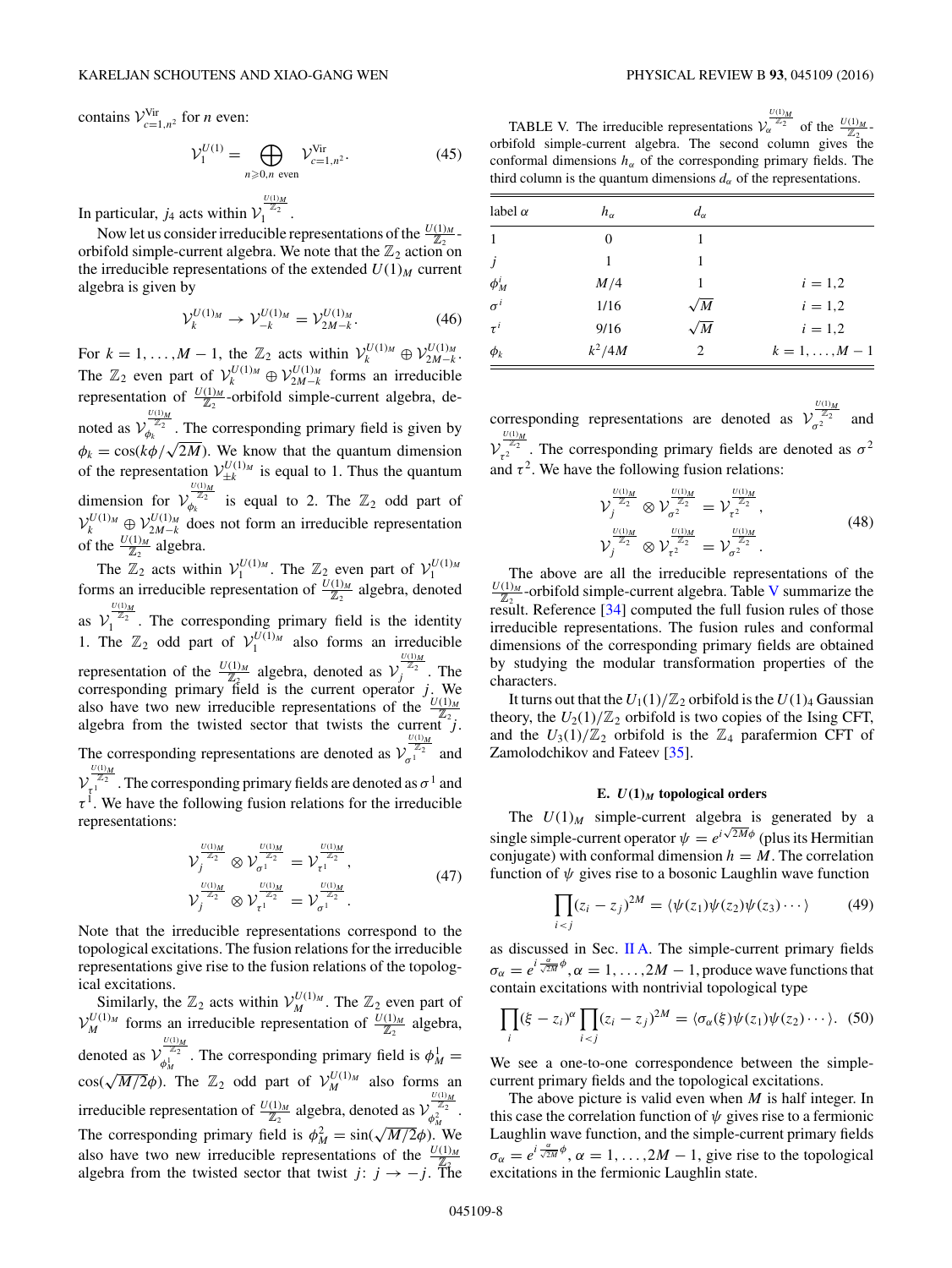## **F.**  $U(1)_M/\mathbb{Z}_2$ -orbifold topological orders

The  $U(1)_M/\mathbb{Z}_2$ -orbifold simple-current algebra is generated by a single simple-current operator  $\psi = \cos(\sqrt{2M}\phi)$  with conformal dimension *h* = *M*. We note that  $\psi^2 \sim 1$  (i.e., the OPE of two  $\psi$ 's produces the identity operator 1 as the leading term).

The correlation function of *ψ*'s

$$
\Psi(\{z_i\}) \propto \lim_{z_\infty \to \infty} \left\langle \hat{V}(z_\infty) \prod \psi(z_i) \right\rangle \tag{51}
$$

is single-valued (no branch cut) since the conformal dimension of  $\psi$  is integer and the OPE of the  $\psi$ 's only produces operators with integer conformal dimensions. Also, since *ψ* has an integer conformal dimension and is bosonic, the correlation function  $\Psi({z_i})$  is a symmetric function, which gives rise to a quantum Hall many-boson wave function  $\Psi(\lbrace z_i \rbrace) e^{-\frac{1}{4} \sum |z_i|^2}$ with a bosonic topological order. The edge excitations of such a quantum Hall state are described by the  $\frac{U(1)_M}{\mathbb{Z}_2}$ -orbifold CFT, the CFT that produces the bulk wave function, as calculated in Refs. [\[25,29,33,36\]](#page-17-0).

However, the above construction has a problem: the correlation of  $\psi$ 's [i.e.,  $\Psi({z_i})$ ] has poles as  $z_i \to z_j$ . But this is only a technical problem that can be fixed. We may put the wave function on a lattice or add additional factors, such as  $\prod |z_i - z_j|^{2M}$ , to make the wave function finite.

We may also combine the  $\frac{U(1)_M}{Z_2}$ -orbifold simple-current algebra with a Gaussian model, as described in Sec. [II,](#page-5-0) to produce a many-body wave function without poles. We can choose the Gaussian model to have two fields  $\phi = (\phi^1, \phi^2)$ and choose *Gμν* to be

$$
G = \begin{pmatrix} 2M & 1 \\ 1 & 0 \end{pmatrix}.
$$
 (52)

We choose the three simple currents as

$$
c_1 = \psi e^{i\phi^1}, \quad c_2 = e^{i\phi^2}, \quad c_3 = e^{i\phi^1},
$$
 (53)

which corresponds to choosing  $k^I_\mu$  as

$$
k_{\mu}^{I} = \begin{pmatrix} 1 & 0 \\ 0 & 1 \\ 1 & 0 \end{pmatrix}_{I\mu}.
$$
 (54)

The 2*M*th-order zero in the correlation function of  $e^{i\phi^1}$  cancels the 2*M*<sup>th</sup>-order pole in the correlation function of the  $\psi(z_i)$ . So the correlation functions of  $c_I$ ,  $I = 1, 2, 3$ , are single-valued and finite, which gives rise to a triple-layer bosonic wave function:

$$
P({z_i, w_i, u_i})
$$
  
=  $\langle c_1(z_1)c_1(z_2) \cdots c_2(w_1)c_2(w_2) \cdots c_3(u_1)c_2(u_2) \cdots \rangle$ . (55)

To understand the topological excitations in such a triplelayer state, we note that  $c_I$  primary fields have the form

$$
\eta_{\alpha,l^{\alpha}} = \sigma_{\alpha} e^{il^{\alpha} \cdot \phi}, \quad \phi = (\phi^1, \phi^2), \tag{56}
$$

where  $l^{\alpha}$  satisfies Eq. [\(32\)](#page-6-0). Since  $h_{\alpha, \vec{a}}^{sc} - h_{\vec{a}}^{sc} - h_{\alpha}^{sc}$  are integers for all  $\vec{a}$ , we find that the  $\vec{l}^{\alpha}$  satisfy  $a^{I}k_{\mu}^{I}G^{\mu\nu}l_{\nu}^{\alpha} \in \mathbb{Z}$  or

$$
\begin{pmatrix} 2M & 1 \\ 1 & 0 \\ 2M & 1 \end{pmatrix} \begin{pmatrix} l_1^{\alpha} \\ l_2^{\alpha} \end{pmatrix} = \begin{pmatrix} 0 \text{ mod } 1 \\ 0 \text{ mod } 1 \\ 0 \text{ mod } 1 \end{pmatrix}.
$$
 (57)

The above requires  $l^{\alpha}$  to be integer vectors, and all the different *l*<sup> $\alpha$ </sup> are equivalent. So we can choose  $l^{\alpha} = 0$ .

We would like to remark that if we did not include the simple current  $c_3$  for the third layer,  $e^{i\phi^1}$  would correspond to a nontrivial primary field which would lead to extra topological types. With the simple current  $c_3$ ,  $e^{i\phi^1}$  will be a descendent field of the simple current algebra, and will not correspond to a new type of topological excitation. We would also like to remark that there is no particle number conservation, for each layer or for all the layers. If we did have particle number conservation for each layer, the constructed state may spontaneously break such particle-number-conservation symmetry and contain gapless Goldstone modes.

We note that  $G^{\mu\nu}$  has negative eigenvalues and the corresponding purely chiral CFT is not unitary. This can be fixed by treating the part of  $G^{\mu\nu}$  with negative eigenvalues as anti-holomorphic (i.e., producing correlations that depend on *z*<sup>∗</sup>). We may also remove the poles using purely chiral unitary CFT that describes the  $E_8$  quantum Hall state, i.e., using eight scalar fields  $\phi^i$ ,  $i = 1, \ldots, 8$  and choosing

$$
G = \begin{pmatrix} 2 & 1 & 0 & 0 & 0 & 0 & 0 & 0 \\ 1 & 2 & 1 & 0 & 0 & 0 & 0 & 0 \\ 0 & 1 & 2 & 1 & 0 & 0 & 0 & 0 \\ 0 & 0 & 1 & 2 & 1 & 0 & 0 & 0 \\ 0 & 0 & 0 & 1 & 2 & 1 & 0 & 1 \\ 0 & 0 & 0 & 0 & 1 & 2 & 1 & 0 \\ 0 & 0 & 0 & 0 & 0 & 1 & 2 & 0 \\ 0 & 0 & 0 & 0 & 1 & 0 & 0 & 2 \end{pmatrix},
$$
(58)

to form nine simple-current operators

$$
c_i = e^{i\phi^i}|_{i=1,\dots,8}, \quad c_9 = \psi e^{i\phi^1}.
$$
 (59)

This can remove the pole for the  $M = 1$  case. To remove the pole for other cases with larger *M*, we can add several copies of *E*<sup>8</sup> quantum Hall states. The new simple-current algebra has the same topological excitations as the  $\frac{U(1)_M}{Z_2}$ -orbifold simplecurrent algebra, and has the same central charge mod 8. In this paper, we will use Gaussian theory with  $G^{\mu\nu}$  that may have negative eigenvalues to remove the poles. We can also choose the Gaussian theory to be several copies of  $E_8$  states to remove the poles.

We see that the topological excitations in our triple-layer bosonic wave function are in one-to-one correspondence with the primary fields (or the irreducible representations) of the  $U(1)_M/\mathbb{Z}_2$ -orbifold simple-current algebra. The chiral central charge of our triple-layer bosonic state is  $c = 1$  [1 from the  $U(1)_M/\mathbb{Z}_2$  simple current and  $1 + (-1)$  from the Gaussian CFT]. The  $U(1)_M / \mathbb{Z}_2$  order is of type  $N_c^B = (7 + M)_1^B$ .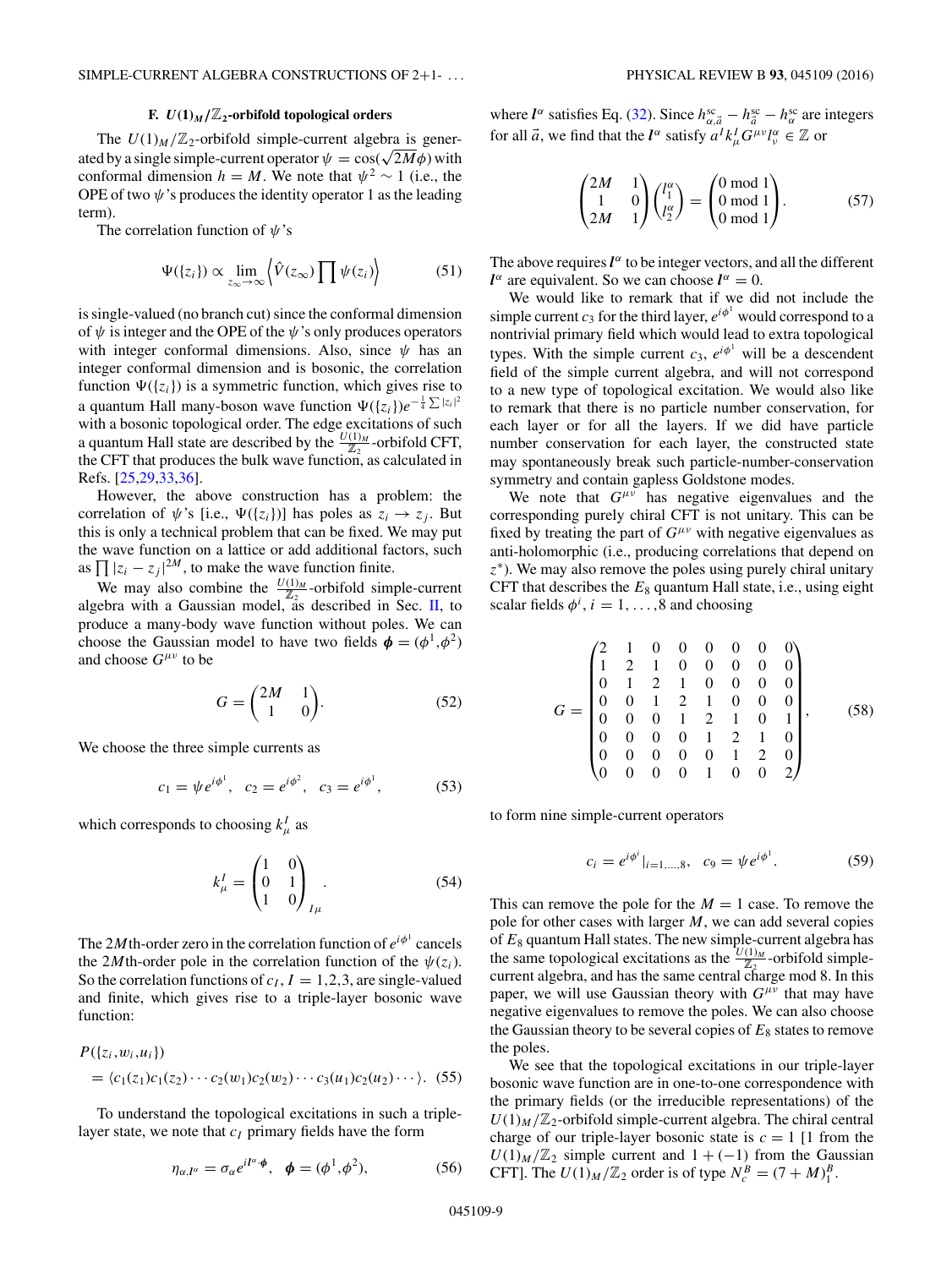<span id="page-10-0"></span>We now establish that for *M* odd, the topological order  $U(1)_M/\mathbb{Z}_2$  can be reduced as

$$
M = 4p + 3:
$$
  
\n
$$
(N, c) = (7 + M, 1) \rightarrow (N, c) = \left(\frac{7 + M}{2}, 2\right),
$$
  
\n
$$
M = 4p + 1:
$$
  
\n
$$
(N, c) = (7 + M, 1) \rightarrow (N, c) = \left(\frac{7 + M}{2}, 0\right).
$$
 (60)

This reduction is similar in spirit to the reduction  $(A_1,k) \rightarrow$  $(A_1,k)$ <sub> $\frac{1}{2}$ </sub> which we discuss in Sec. [IV B.](#page-11-0) In Tables [II](#page-2-0)[–IV](#page-4-0) we mark these reduced orders as  $(U(1)_M/\mathbb{Z}_2)_{\frac{1}{2}}$ .

We first consider the case  $M = 3$ . We already remarked that this order, with  $N = 10$  primaries, precisely agrees with the  $\mathbb{Z}_4$  parafermions. The dictionary reads (see Sec. [IV B 1](#page-12-0) for notation)

$$
\phi_3^1 \to \psi_1, \quad j \to \psi_2, \quad \phi_3^2 \to \psi_3,
$$
  

$$
\sigma^1 \to \Phi_1^1, \quad \tau^1 \to \Phi_5^1, \quad \sigma^2 \to \Phi_7^1, \quad \tau^2 \to \Phi_3^1,
$$
  

$$
\phi_1 \to \Phi_2^2, \quad \phi_2 \to \Phi_4^2. \quad (61)
$$

Following standard practice (see Sec. [IV B\)](#page-11-0) we can now combine these fields with a single scalar field so as to produce the current algebra for  $SU(2)_4$  at  $c = 2$ . As explained in Sec. IV this current algebra gives rise to  $k + 1 = 5$  primary sectors. For example, the sector with  $s = \frac{1}{8}$ ,  $d = \zeta_4^1$  comprises the fields

$$
\left(\sigma^1 e^{i\frac{1}{\sqrt{8}}\phi}, \tau^2 e^{i\frac{3}{\sqrt{8}}\phi}, \tau^1 e^{i\frac{5}{\sqrt{8}}\phi}, \sigma^2 e^{i\frac{7}{\sqrt{8}}\phi}\right).
$$
 (62)

We thus establish that the order  $N_c^B = 5_2^{B,a}$  in Table [II](#page-2-0) is generated by the CFT  $(U(1)_3/\mathbb{Z}_2)_{\frac{1}{2}}$ .

This construction of the order  $(U(1)_3/\mathbb{Z}_2)_{\frac{1}{2}}$  is an example of a simple-current reduction of the product of two topological orders. The building blocks are the orders  $(U(1)_3/\mathbb{Z}_2)$ , with  $N = 10$ ,  $c = 1$ , and  $U(1)_4$ , with  $N' = 8$ ,  $c' = 1$ . In the product theory we can define the bosonic simple currents

1, 
$$
\phi_3^1 e^{i \frac{1}{\sqrt{2}} \phi}
$$
,  $je^{i \frac{2}{\sqrt{2}} \phi}$ ,  $\phi_3^2 e^{i \frac{3}{\sqrt{2}} \phi}$ . (63)

Of the  $N \times N' = 80$  fields in the product theory, 20 are local with respect to all bosonic simple currents. These fields organize into 5 orbits and make up a reduced order of rank  $N \times N'/16 = 5$  and central charge  $c + c' = 2$ . In formula,

$$
(U(1)_3/\mathbb{Z}_2)_{\frac{1}{2}} = [U(1)_3/\mathbb{Z}_2 \otimes U(1)_4]_{\frac{1}{16}}.
$$
 (64)

Turning to  $M = 5$ , we can follow a similar logic, but with an important twist: the scalar field now comes with metric  $G = -1$ , implying that it contributes  $c = -1$  to the total central charge, and that a vertex operator *eiaφ* has conformal dimension  $s = -\frac{a^2}{2}$ . In Sec. [IV B](#page-11-0) we see similar minus signs in the construction of  $(A_1,k)$ <sub> $\frac{1}{2}$ </sub> for  $k = 4p + 1$ . We can define a set of bosonic currents according to

1, 
$$
\phi_5^1 e^{i\frac{1}{\sqrt{2}}\phi}
$$
,  $je^{i\frac{2}{\sqrt{2}}\phi}$ ,  $\phi_5^2 e^{i\frac{3}{\sqrt{2}}\phi}$ . (65)

With respect to these currents, the following field combinations are primary and mutually inequivalent:

1, *j*, 
$$
\phi_2
$$
,  $\phi_1 e^{i\frac{1}{\sqrt{2}}\phi}$ ,  $\sigma^1 e^{i\frac{1}{\sqrt{8}}\phi}$ ,  $\sigma^1 e^{i\frac{3}{\sqrt{8}}\phi}$ , (66)

with  $s = 0, 0, \frac{1}{5}, -\frac{1}{5}, 0, \frac{1}{2}$  and  $d = 1, 1, 2, 2,$ 5*,* 5. We thus recover the  $6_0^{B,a}$  topological order in Table [III.](#page-3-0) The pattern for general odd *M* is similar and leads to the result given in Eq. (60).

### **IV. 2+1D TOPOLOGICAL ORDERS FROM KAC-MOODY CURRENT ALGEBRA**

A rich class of simple-current algebras in CFT is provided by the affine Kac-Moody algebras  $X_l^{(1)}$  at positive integer level  $k$ . To each choice  $(X_l, k)$  corresponds a unitary CFT (the level- $k$ WZW model on the associated group manifold) whose current algebra consists of currents  $J<sup>A</sup>(z)$ , with  $A = 1, 2, \ldots, D$  and adjoint index of the Lie algebra  $X_l$ . The central charge of this CFT is

$$
c(X_l, k) = \frac{kD}{k+g} \tag{67}
$$

with *D* the dimension of  $X_l$  and *g* the dual Coxeter number. We provide some details in the Appendix, where we have also tabulated  $(D, g)$  for the simple Lie algebras  $X_l$ .

Starting from topological orders of Kac-Moody type, one may look for additional bosonic simple currents and use these to extend the bosonic simple-current algebra. In some special cases, the CFT  $(X_l, k)$  contains Kac-Moody primaries that are bosonic simple currents, and the extended current algebra leads to a novel type of topological order with reduced rank *N*. These orders are closely related to exceptional modular invariant partition functions (MIPFs) based on these same simple currents [\[37\]](#page-17-0). Examples are the orders  $(A_1,k)_{\frac{1}{4}}$  for  $k = 4,8,...$ and  $(A_2,k)$ <sub> $\frac{1}{9}$ </sub> for  $k = 3,6,...$ , which we present below.

A more general, but often simpler, case involves the addition of one or several scalar fields [or *U*(1) factors] and the use of simple currents of the form

$$
c_{I,k^I} = \psi_I V_{k^I},\tag{68}
$$

where the  $\psi_I$  are simple currents in the  $(X_l, k)$  CFT and the  $V_{k}$ <sup>*l*</sup> are scalar field vertex operators. Examples are reductions of type  $(A_n, k)$ <sub> $\frac{1}{n+1}$ </sub> (see Secs. [IV B](#page-11-0) and [IV C\)](#page-13-0) and the reductions

$$
T_2: N_c^B \to \left[ N_c^B \otimes 4_0^{B,b} \right]_{\frac{1}{4}}, \tag{69}
$$

$$
T_8: N_c^B \to \left[ N_c^B \otimes 4_1^B \right]_{\frac{1}{4}},\tag{70}
$$

discussed in Secs. [IV C 4](#page-14-0) and [IV B 4](#page-13-0) below. Here  $4_0^{B,b}$  and  $4_1^B$  are the bosonic topological orders in Table [I.](#page-2-0)  $4_0^{B,b}$  is the double-semion topological order and  $4^B_1$  is the  $v = 1/4$ bosonic Laughlin state.

We note that both the operations  $T_2$  and  $T_8$  do not change the number *N* of topological types or the quantum dimensions  $d_i$ . The operation  $T_2$  also does not change the central charge  $c$ . In contrast, the operation  $T_8$  changes the central charge by  $+1$ . Both the operations do change the spins  $s_i$ . We also like to point out that the operation  $T_2$  is a  $\mathbb{Z}_2$  operation, while the operation  $T_8$  is a  $\mathbb{Z}_8$  operation.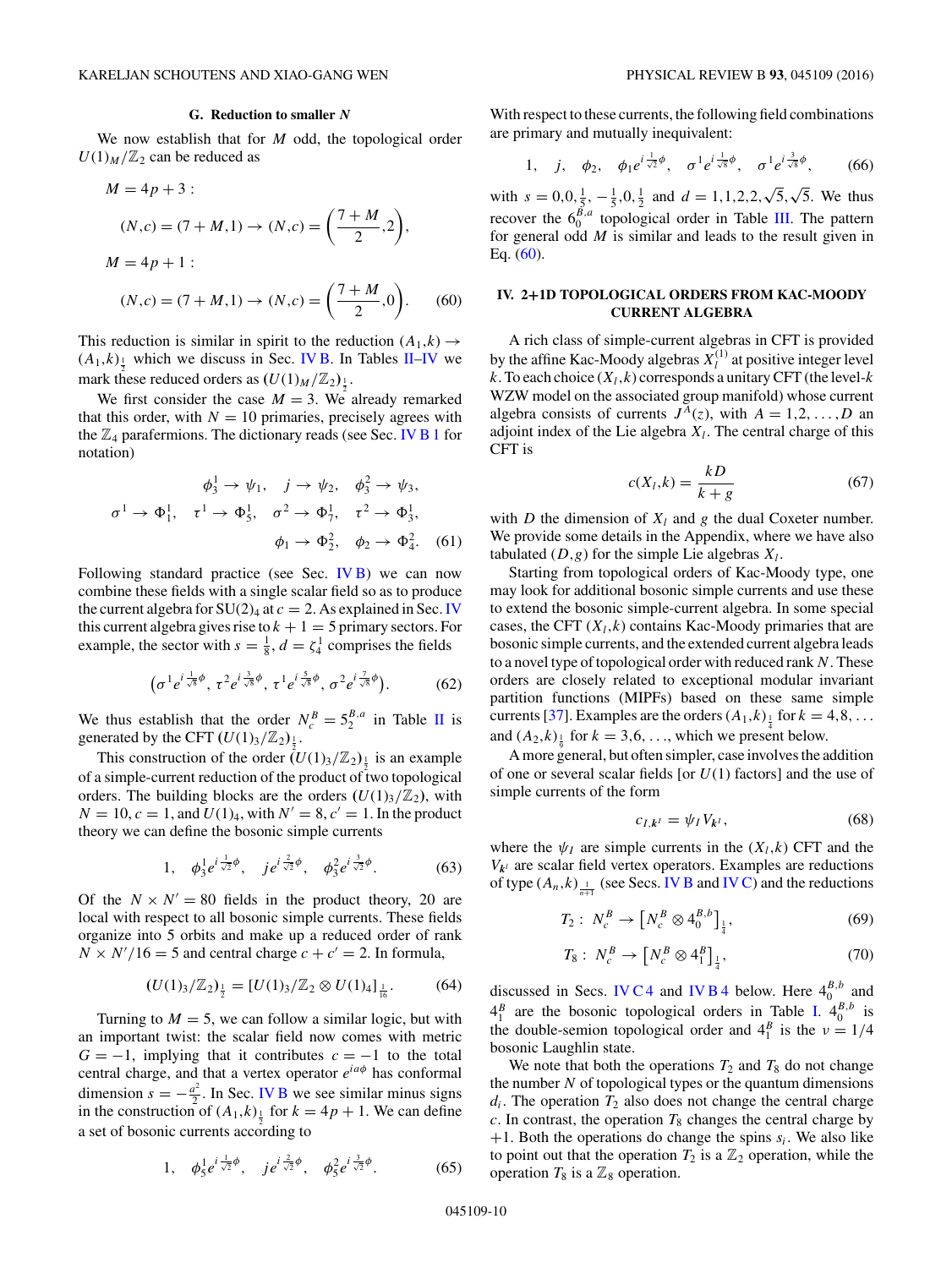<span id="page-11-0"></span>Yet more general are cases where the additional bosonic simple currents contains factors in different non-Abelian orders. One example is the case

$$
[(C_4,1)\times(A_1,1)\times(A_3,1)]_{\frac{1}{4}},\tag{71}
$$

which turns out to be equivalent to a CFT coset construction and gives rise to the  $c = \frac{4}{5}$  minimal model of the Virasoro algebra, of rank  $N = 10$  (see Sec. [IV C 5\)](#page-14-0).

In these constructions, it is sometimes convenient to first pass from the  $(X_l, k)$  CFT to the (generalized) parafermion CFT [\[38\]](#page-17-0) obtained by modding out  $U(1)^l$ , and then use the parafermions  $\psi_{\Lambda}$ , which are simple currents, as building blocks in the construction of an (extended) bosonic simple-current algebra.

We remark that the simple-current reductions that we study here correspond to the condensation of bosonic topological excitations [\[39–43\]](#page-17-0).

We have observed that we can construct all topological orders collected in Tables [I–](#page-2-0)[IV](#page-4-0) from orders based on Kac-Moody current algebra  $(X_l, k)$  and  $U(1)$  factors if we use

(1) conjugation by time-reversal symmetry, sending

$$
c \to -c, \quad d_i \to d_i, \quad s_i \to -s_i,
$$

(2) stacking of topological orders,

(3) simple-current reductions of (combinations of) topological orders.

The conformal blocks of the bosonic simple currents  $c_I(z_i)$ will, in general, contain both zeros and poles in the differences (*zi* − *zj* ). To define a many-body bosonic wave function, one needs to cancel the poles. This can be done by including additional scalar fields, in such a way that essential topological data (central charge and quantum dimensions and spins of all excitations) are not affected. We make this step explicit in the examples of  $U(1)_M/\mathbb{Z}_2$  and  $(A_1,k)$  in Secs. [III](#page-7-0) and IV A, and will assume that a similar step is always possible in other cases. With that, we arrive at bosonic many-body wave functions for all cases listed in Tables [I–](#page-2-0)[IV.](#page-4-0)

#### **A. SU(2)***<sup>k</sup>* **current algebra**

The case  $(A_1, k)$ , commonly denoted as  $SU(2)_k$ , gives a CFT of central charge  $c = \frac{3k}{k+2}$ .

The weight and root lattices (see the Appendix) have the following structure. Writing the fundamental weight as  $\Lambda_1 =$  $\frac{1}{2}$ **e**<sub>1</sub>, the single positive root is  $\alpha_1 = 2\Lambda_1$  and the Weyl group has two elements: the identity and the reflection  $w_1 : \Lambda_1 \rightarrow$  $-\Lambda_1$ . A general (integral, dominant) weight is  $\Lambda = l\Lambda_1$ ,  $l \in$ N, so the irreducible representations are labeled by *l*.

At level *k* there are  $k + 1$  irreducible representations (or primary fields)  $\Phi_l$ ,  $l = 0, \ldots, k$ , with conformal dimension (spin)

$$
s_l = \frac{l^2 + 2l}{4(k+2)}.\tag{72}
$$

The modular *S* matrix is found to be

$$
S_{ll'} \propto \sin\left[\frac{\pi}{k+2}(l+1)(l'+1)\right] \tag{73}
$$

and the quantum dimensions are

$$
d_l = \frac{S_{0l}}{S_{00}} = \frac{\sin\left[\frac{\pi}{k+2}(l+1)\right]}{\sin\left[\frac{\pi}{k+2}\right]} = \zeta_k^l. \tag{74}
$$

The  $SU(2)_1$  Kac-Moody algebra is generated by three simple-current operators  $j^z$ ,  $j^{\pm}$  with conformal dimension  $h = 1$ . In fact the SU(2)<sub>1</sub> algebra can be generated by a single simple current  $i^+$  plus its Hermitian conjugate. To obtain a many-body wave function without poles from the correlator of simple currents, we can combine the  $SU(2)_1$  Kac-Moody algebra with a Gaussian model with two additional scalar fields  $\phi = (\phi^1, \phi^2)$  with metric  $G^{\mu\nu}$  given by

$$
G = \begin{pmatrix} 2 & 1 \\ 1 & 0 \end{pmatrix}, \tag{75}
$$

and choose the simple-current operators as

$$
c_1 = j^z e^{i\phi_1}, \quad c_2 = j^+ e^{i\phi_1}, \quad c_3 = j^- e^{i\phi_1},
$$
  

$$
c_4 = e^{i\phi_2}, \quad c_5 = e^{i\phi_1}.
$$
 (76)

We note that the second-order pole in the  $j^z - j^z$  correlator is canceled by the second-order zero in the  $e^{i\phi_1}$  correlator. The finite correlators of the  $c_I$  give rise to a (fractional) quantum Hall wave function with 5 layers. We may also view the quantum Hall wave function as a wave function in 3 layers, where the particles in the first layer carry spin 1.

For such choice of the Gaussian model, the Gaussian model does not contribute to chiral central charge, does not change the number of topological types, and does not change the quantum dimensions and spins of the topological excitations. The edge excitations of the constructed quantum Hall states are described by SU(2)*<sup>k</sup>* Kac-Moody algebra.

We see that the  $N_c^B = 2_1^B$  topological order in Table [I](#page-2-0) is described by  $SU(2)$ ,  $k = 1$  Kac-Moody algebra, and we mark the entry as  $(A_1, 1)$ . Similarly, we marked entries  $(A_1, k)$ for orders  $N_c^B$  given by  $(k + 1)_{3k/k+2}^B$ ,  $k = 2, ..., 6$  in the corresponding tables.

## **B. Reductions of SU(2)***<sup>k</sup>* **current algebra**

A general affine Kac-Moody current algebra  $X_l^{(1)}$  can be decomposed as a product of (generalized) parafermions times a  $U(1)^l$  scalar field factor [\[38\]](#page-17-0). For the case of  $SU(2)_k$  this gives the familiar  $\mathbb{Z}_k$  parafermions with central charge  $c_k = 2^{\frac{k-1}{k+2}}$ . The parafermions are simple currents, but in general they are neither bosonic nor fermonic.

In Sec. [IV B 1](#page-12-0) we briefly review  $\mathbb{Z}_k$  parafermions and their relation to  $SU(2)_k$  current algebra.

Next we focus on orders  $(A_1, k)$ <sub> $\frac{1}{2}$ </sub> for *k* odd, which contain half the number of fields of  $(A_1,k)$  and are realized at central charge  $c = c(A_1,k) \pm 1$ . Our notation follows Ref. [\[12\]](#page-17-0). We show how these reduced orders arise through a simple-current reduction.

In Sec. [IV B 3](#page-13-0) we present the orders  $(A_1, k)$ <sub> $\frac{1}{4}$ </sub> which employ a bosonic simple current that is part of the  $SU(2)_k$  spectrum for  $k = 4, 8, \ldots$ . A subtle point is the occurrence of "short orbits" of the simple-current action, which lead to multiplicities in the modular invariants [\[37,39\]](#page-17-0). The resolution of these multiplicities leads to novel modular *S* matrices, which are in general not captured by Kac-Moody current algebra alone.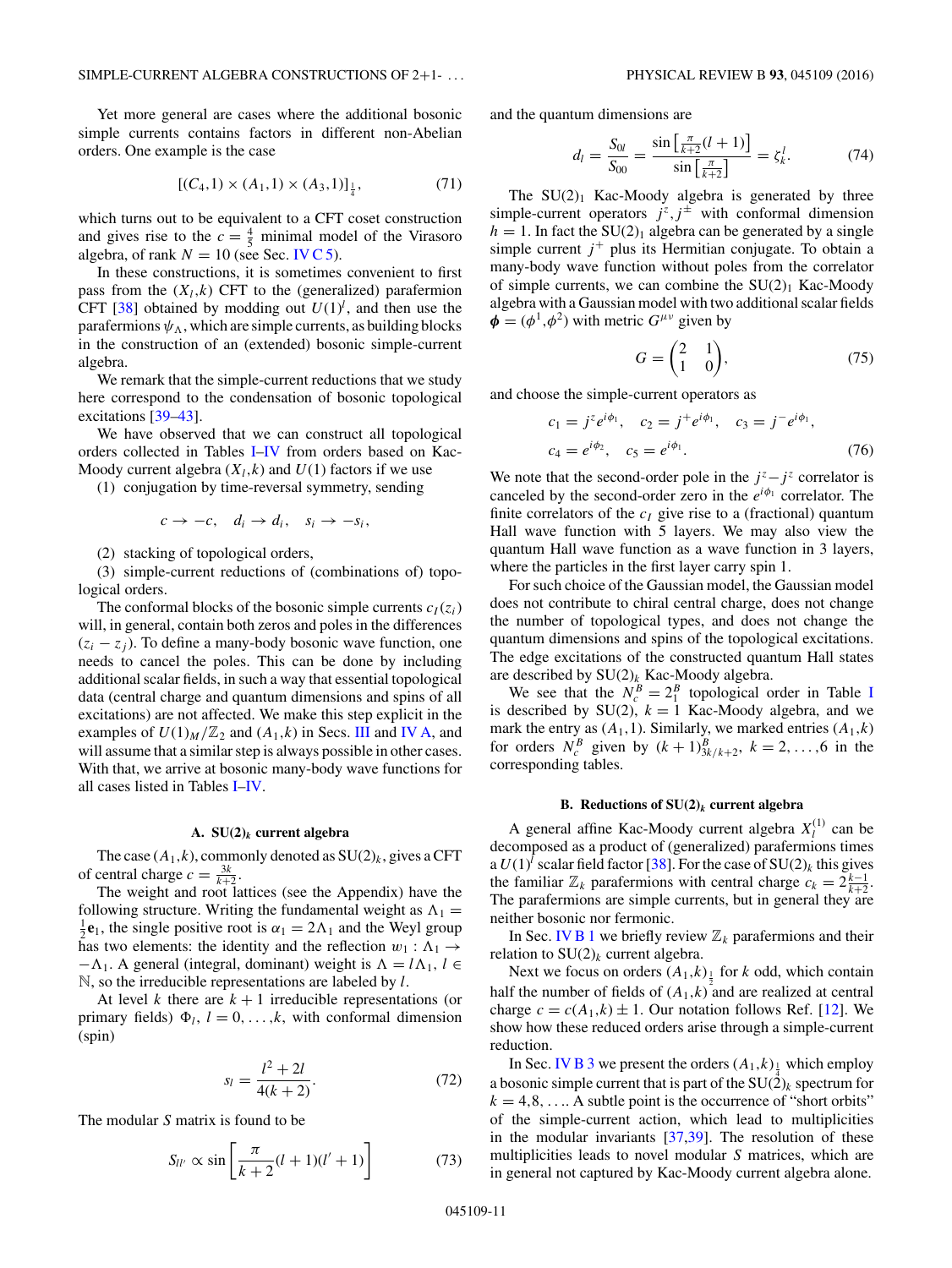#### *1.*  $\mathbb{Z}_k$  *parafermions and*  $(A_1, k)$  *orders*

<span id="page-12-0"></span>The  $\mathbb{Z}_k$  parafermion fields [\[35\]](#page-17-0)

$$
\psi_I, \quad I = 0, \dots, k - 1,\tag{77}
$$

of conformal dimension  $h_I = \frac{I(k-I)}{k}$ , satisfy the operator algebra

$$
\psi_I(z)\psi_J(w) \sim (z-w)^{s_{IJ}}\psi_{I+J}
$$
 (78)

with  $s_{IJ} \equiv -\frac{2IJ}{k}$  mod 1. A general field in the parafermion theory is written as  $\Phi_m^l$ ,  $l = 0, 1, ..., k$  and  $m \in \mathbb{Z}$ , with conformal dimension

$$
s_{l,m} \equiv \frac{l(l+2)}{4(k+2)} - \frac{m^2}{4k} \mod 1.
$$
 (79)

The index *m* is periodic with period 2*k* and  $m \equiv l \mod 2$ . In addition we have the identification  $\Phi_m^l = \Phi_{m+k}^{k-l}$ . This leaves a total of  $\frac{k(k+1)}{2}$  fields. All fields can be reached by acting with the parafermions  $\psi_i = \Phi_{2i}^0$  on the primaries  $\sigma_i = \Phi_i^i$ ,  $i = 0, 1, ..., k$ . We also define  $\epsilon_i = \Phi_0^{2i}$ .

Using a single scalar field  $\phi$  we can write the bosonic currents  $(I = 0, 1, \ldots, k - 1, j \in \mathbb{Z})$ 

$$
c_{I,j} = \psi_I e^{ik^{I,j}\phi} = \psi_I e^{i[I\sqrt{\frac{2}{k}} + j\sqrt{2k}]\phi},
$$
 (80)

which have integer conformal dimension. The currents  $c_{I=1,j=0}$  and  $c_{I=k-1,j=-1}$  have conformal dimension 1. Together with *i∂φ* they generate a level-*k* affine Kac-Moody algebra  $SU(2)_k$ . With respect to the bosonic chiral algebra  $c_{I,j}$  the following fields represent admissible topological excitations:

$$
\Phi_m^l e^{i[m\sqrt{\frac{1}{2k}} + j\sqrt{2k}]\phi}
$$
\n(81)

with  $j \in \mathbb{Z}$ . The excitations with  $l = m = 0, 1, \ldots, k$ , and  $j = 0$  correspond to the highest weight states of the spin-*l* representations of  $SU(2)_k$ . They constitute a set of  $k+1$ inequivalent primaries of the bosonic current algebra.

# 2. The orders  $(A_1,k)_{\frac{1}{2}}$  with k odd

In the  $SU(2)_k$  theory, the field  $\Phi_k$  is a simple current with fusion rules

$$
\Phi_k \Phi_l = \Phi_{k-l}, \quad l = 0, 1, \dots, k. \tag{82}
$$

This simple current can be used for a number of simple current reductions of the order  $(A_1,k)$ .

First assume that *k* is odd and of the form  $k = 4p + 3$ . We can form a product with  $U(1)_1 \sim SU(2)_1$ , and consider the bosonic simple currents

$$
\Phi_0 e^{i\frac{(2j)}{\sqrt{2}}\phi'}, \quad \Phi_k e^{i\frac{(2j+1)}{\sqrt{2}}\phi'}, \quad j, j' \in \mathbb{Z}.\tag{83}
$$

The primary sectors with respect to these currents are

$$
\Phi_l e^{i\frac{(l+2j)}{\sqrt{2}}\phi'}, \quad l = 0, 1, \dots, \frac{k-1}{2}, \quad j \in \mathbb{Z}.
$$
 (84)

They form the excitations of the reduced order  $(A_1,k)_{\frac{1}{2}}$  at  $c = 2\frac{2k+1}{k+2}$  and  $N = (k + 1)/2$ . In formula we have

$$
(A_1,k)_{\frac{1}{2}} = [(A_1,k) \otimes U(1)_1]_{\frac{1}{4}}, \quad k = 3,7,\dots \tag{85}
$$

For *k* of the form  $k = 4p + 1$  one needs instead a factor  $U(1)_1^* \sim SU(2)_1^*$  with  $c = -1$  and nontrivial primary at  $s = -\frac{1}{4},$ 

$$
(A_1,k)_{\frac{1}{2}} = [(A_1,k) \otimes U(1)^*_{1}]_{\frac{1}{4}}, \quad k = 5,9,\dots \tag{86}
$$

It is instructive to reexamine these same reductions starting from  $\mathbb{Z}_k$  parafermions  $\psi_I$ ,  $I = 0, \ldots, k-1$ , and the two scalar fields  $\phi$ ,  $\dot{\phi}'$ . For  $k = 3$  and with respect to the basis

$$
\phi_1 = \sqrt{\frac{2}{3}}\phi, \quad \phi_2 = \sqrt{\frac{1}{6}}\phi + \sqrt{\frac{1}{2}}\phi', \tag{87}
$$

the metric becomes

$$
G^{(3)} = \begin{pmatrix} \frac{2}{3} & \frac{1}{3} \\ \frac{1}{3} & \frac{2}{3} \end{pmatrix} . \tag{88}
$$

Writing  $V_k$  for  $e^{ik \cdot \phi}$ , we can write bosonic currents

$$
c_{I,k'} = \psi_I V_{k'},\tag{89}
$$

where  $k_1^I, k_2^I$  are integers satisfying  $2k_1^I + k_2^I \equiv 2I \mod 3$ . The admissible topological excitations become

$$
\Phi_m^1 V_k \quad \text{with} \quad 2k_1 + k_2 \equiv m \mod 3. \tag{90}
$$

Note that  $\Phi_1^1 = \sigma_1$ ,  $\Phi_3^1 = \epsilon_1$ , and  $\Phi_5^1 = \sigma_2$ . The fields  $\Phi_m^1 V_k$ form a single primary sector, with conformal dimension  $s = \frac{2}{5}$ and quantum dimension  $d = \zeta_3^1$ , and we recover the order  $(A_3, 1)_{\frac{1}{2}} = 2^B_{\frac{14}{5}}.$ 

For general  $k = 4p + 3$ , the 2-scalar metric becomes

$$
G^{(k)} = \begin{pmatrix} \frac{2}{k} & \frac{1}{k} \\ \frac{1}{k} & \frac{1+k}{2k} \end{pmatrix}.
$$
 (91)

The bosonic currents are

$$
c_{I,k^I} = \psi_I V_{k^I} \tag{92}
$$

with  $2k_1^I + k_2^I \equiv 2I \mod k$  and the primaries are

$$
\Phi_m^l V_k \quad \text{with} \quad 2k_1 + k_2 \equiv m \mod k, \tag{93}
$$

with  $l = 1, 2, \ldots, \frac{k-1}{2}$  and quantum dimensions  $d = \zeta_k^l$ .

In this notation, the underlying  $SU(2)_k \times SU(2)_1$  current algebra is formed by

$$
\psi_1 V_{(1\ 0)}, \ \psi_{k-1} V_{(-1\ 0)}; \quad V_{(-1\ 2)}, \ V_{(1\ -2)}; \tag{94}
$$

together with the fields *i∂φ*. Odd-*l* primaries under SU(2)*<sup>k</sup>* are doublets under the  $SU(2)_1$ , while even-*l* primaries are singlets.

For  $k = 3$  there is even more symmetry. The following currents have conformal dimension equal to 1:

$$
\psi_1 V_{(1\ 0)}, \psi_1 V_{(-1\ 1)}, \psi_1 V_{(0\ -1)},
$$
  
\n
$$
\psi_2 V_{(-1\ 0)}, \psi_2 V_{(1\ -1)}, \psi_2 V_{(0\ 1)},
$$
  
\n
$$
V_{(2\ -1)}, V_{(1\ 1)}, \quad V_{(-1\ 2)},
$$
  
\n
$$
V_{(1\ -2)}, V_{(-1\ -1)}, \quad V_{(-2\ 1)}.
$$
\n(95)

Together with *i∂φ* these form the (14-dimensional) current algebra of  $G_2^{(1)}$ . The excitations, all of conformal dimension  $s = \frac{2}{5},$ 

$$
\epsilon_1, \sigma_1 V_{(-1\ 0)}, \sigma_1 V_{(1\ -1)}, \sigma_1 V_{(0\ 1)},
$$
  
\n
$$
\sigma_2 V_{(1\ 0)}, \sigma_2 V_{(-1\ 1)}, \sigma_2 V_{(0\ -1)},
$$
 (96)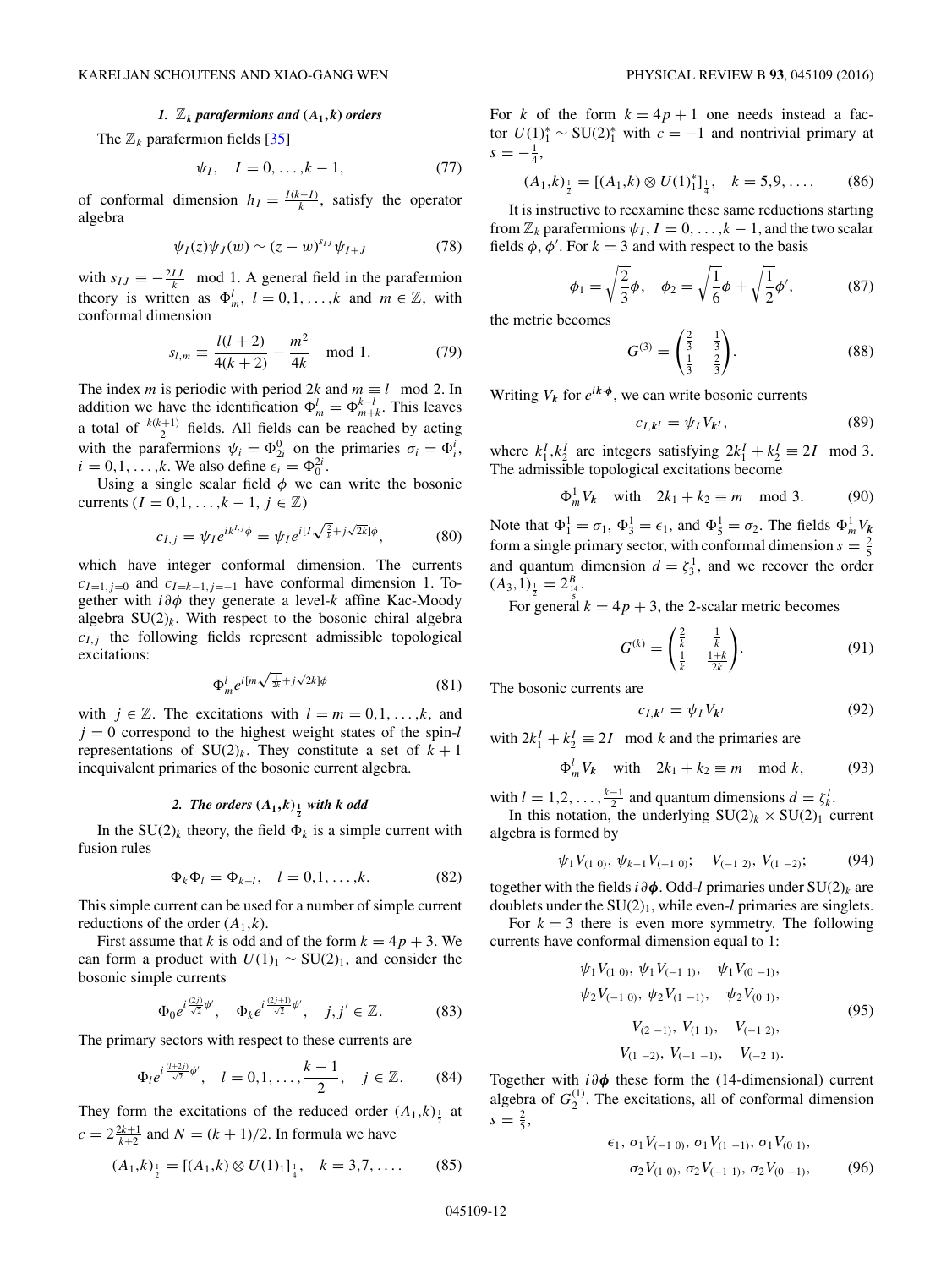<span id="page-13-0"></span>form the 7-dimensional representation of  $G_2$ . Thus, the  $(G_2,1)$ simple current algebra can also produce the topological order  $2^B_{\frac{14}{5}}.$ 

For  $k = 4p + 1$  the 2-scalar metric can be picked as

$$
G^{\prime(k)} = \begin{pmatrix} \frac{2}{k} & \frac{1}{k} \\ \frac{1}{k} & \frac{1-k}{2k} \end{pmatrix} . \tag{97}
$$

Note that the metric  $G^{(k)}$  has determinant det  $G^{(k)} = -\frac{1}{k}$ , whereas det  $G^{(k)} = \frac{1}{k}$ . This implies that for  $k = 4p + 1$  the 2-scalar sector adds  $1 + (-1) = 0$  to the total central charge, in agreement with Eq. [\(86\)](#page-12-0). The currents

$$
V_{(-1\ 2)},\ V_{(1\ -2)}\tag{98}
$$

have conformal dimension −1 and generate the algebra  $SU(2)_1^*$ .

3. The orders 
$$
(A_1,k)_{\frac{1}{4}}
$$
,  $k = 4,8,...$ 

For  $k = 4p$  the simple current  $\Phi_k$  is bosonic and can be added to the currents of the  $SU(2)_1$  Kac-Moody algebra. In this situation, there exists a modular invariant partition function, labeled as  $\mathcal{D}_{\frac{k}{2}+2}$ , which only features the even-*l* primaries (see, e.g., Ref.  $[44]$ :

$$
\mathcal{D}_{\frac{k}{2}+2}: \quad Z_k = \sum_{l=0,2,...}^{\frac{k-4}{2}} |\chi_l + \chi_{k-l}|^2 + 2|\chi_{\frac{k}{2}}|^2. \tag{99}
$$

Corresponding to this partition function is a bosonic topological order with  $N = \frac{k}{4} + 2$ , which we denote as  $(A_1, k)_{\frac{1}{4}}$ .

The quantum dimensions of the fields  $\Phi_l$ ,  $l = 0, 2, \ldots, \frac{k-4}{2}$ are simply  $\zeta_k^l$ . The theory features two fields  $\Phi_{\frac{k}{2}}^{(1)}$  and  $\Phi_{\frac{k}{2}}^{(2)}$ , which need to be "resolved" in the modular *S* matrix  $[37,39]$ . The result is that the two fields share the total quantum dimension  $\zeta_k^{\frac{k}{2}}$ , leading to twice a value  $\frac{1}{2}\zeta_k^{\frac{k}{2}}$ .

This construction for  $k = 4$  reproduces the Abelian order at  $N_c^B = 3_2^B$ , while for  $k = 8$  we reproduce the order at  $N_c^B =$  $4_{12/5}^B$  [we used  $\zeta_8^2 = (\zeta_3^1)^2$  and  $\zeta_8^4 = 2\zeta_3^1$ ].

The case  $\mathcal{D}_8$  at  $k = 12$  gives  $5^B_{18/7}$  with

$$
d = 1, \frac{1}{2}\zeta_{12}^{6}, \frac{1}{2}\zeta_{12}^{6}, \zeta_{12}^{2}, \zeta_{12}^{4},
$$
  

$$
s = 0, -\frac{1}{7}, -\frac{1}{7}, \frac{1}{7}, \frac{3}{7}.
$$
 (100)

Using  $\zeta_5^2 = \frac{1}{2}\zeta_{12}^6$  we find a perfect match with the entry in Table  $\overline{II}$ .

Similarly, the entry at  $6_{8/3}^B$  in Table [III](#page-3-0) is found to agree with the order  $(A_1, 16)_{\frac{1}{4}}$ . Note that  $\zeta_7^3 = \frac{1}{2}\zeta_{16}^8 = \zeta_{16}^2$ , revealing a triple degeneracy in the primary sectors. This hints at an alternative interpretation, which we obtain in Sec. [IV C 3.](#page-14-0)

### *4. The*  $\mathbb{Z}_8$  *operation*  $T_8$  *for*  $(A_1, k)$ *,*  $k = 2, 6, \ldots$

Inspecting the case  $k = 2, 6, \ldots$ , we find that the simple current  $\Phi_k$  gives rise to yet another type of simple-current reduction. In this case, an appropriate scalar field factor is  $U(1)_2$ , which is the order  $4_1^B$ . Constructing the order

$$
[(A_1,k)\otimes U(1)_2]_{\frac{1}{4}}, \quad k=2,6,\ldots,\tag{101}
$$

we arrive at  $N = k + 1$ ,  $c = \frac{3k}{k+2} + 1$ , whereas the starting point  $(A_1,k)$  corresponded to  $N = k + 1$ ,  $c = \frac{3k}{k+2}$ . This reduction is thus an example of the operation  $T_8$ , which we defined in more general terms in Eq. [\(70\)](#page-10-0).

#### **C. Affine Kac-Moody algebras of higher rank**

We can repeat the analysis for the SU(2) case for the affine Kac-Moody extension  $X_l^{(1)}$  of all simple Lie algebras. As is well known, these have been classified as four regular series  $A_l$ ,  $B_l$ ,  $C_l$ , and  $D_l$ ,  $l = 1, 2, \ldots$ , plus five exceptional algebras  $E_6$ ,  $E_7$ , and  $E_8$ ,  $F_4$ , and  $G_2$ . This leads to many more examples of bosonic orders of low rank, which we have marked in the tables. Note that  $C_2 \sim B_2$ ,  $D_2 \sim A_1 \times A_1$ , and  $D_3 \sim A_3$ . In the tables we have displayed *c* modulo 8 and conformal dimensions *si* modulo 1.

A tentative list of simple-current primaries in the  $X_l^{(1)}$  Kac-Moody current algebras has been given in Ref. [\[37\]](#page-17-0). As for the  $SU(2)_k$  case, these give rise to a variety of simple-current reductions of the order  $(X_l, k)$ .

For  $(A_n, k)$  a reduction by a factor  $\mathbb{Z}_{n+1}$  is possible if g.c.d. $(n + 1, k) = 1$  (see Ref. [\[12\]](#page-17-0)), leading to orders  $(A_n, k)$ <sub> $\frac{1}{n+1}$ </sub>. Below we discuss the cases with  $n = 2$  and the general case with level  $k = 2$  and *n* even. We remark that other reductions involving additional Abelian factors are possible, such as a reduction  $(A_3, 2)_{\frac{1}{2}}$  which leads to the order  $5^{B,a}_{-2}$ .

A second class are reductions based on bosonic simplecurrent primaries. Below we present the case of  $(A_2,k)_{\frac{1}{9}}$ .

# *1.*  $(A_2,k)$  *i*<sub> $\frac{1}{3}$  *for*  $k = 2,4,5,7, \ldots$ </sub>

For  $k = 3p + 2$  this reduction can concisely be written as

$$
(A_2,k)_{\frac{1}{3}} = [(A_2,k)\otimes (A_2,1)]_{\frac{1}{9}}, \quad k=2,5,\ldots \quad (102)
$$

For  $k = 2$  this reduces the order  $(A_2, 2) = 6^{B}_{16/5}$  to  $(A_2, 2)_{\frac{1}{3}} =$  $2^B_{-14/5}$ .

One can reexamine this reduction in terms of the  $SU(3)_2$ parafermions and four scalar fields. For  $k = 3p + 2$  the scalar field metric reads, in a convenient basis,

$$
G^{(k)} = \frac{1}{k} \begin{pmatrix} 2 & 1 & 2 & 2 \\ 1 & 2 & 2 & 3 \\ 2 & 2 & 4+2p & 4+p \\ 2 & 3 & 4+p & 6+2p \end{pmatrix}.
$$
 (103)

The currents

$$
\Phi_{(\pm 2\mp 1)}^{(0\ 0)} V_{(\pm 1\ 0\ 0\ 0)},
$$
  
\n
$$
\Phi_{(\mp 1\ \pm 2)}^{(0\ 0)} V_{(0\ \mp 1\ 0\ 0)},
$$
  
\n
$$
\Phi_{(\pm 1\ \pm 1)}^{(0\ 0)} V_{(\pm 1\ \mp 1\ 0\ 0)},
$$
\n(104)

together with two scalars *i∂φ*, form an SU(3)*<sup>k</sup>* current algebra. In addition,

$$
V_{(\mp 1 \ 0 \ \pm 2 \ \mp 1)},\ V_{(0 \ \mp 2 \ \mp 1 \ \pm 2)},\ V_{(\mp 1 \ \mp 2 \ \pm 1 \ \pm 1)},\tag{105}
$$

together with the other two scalars, form an  $SU(3)_1$ .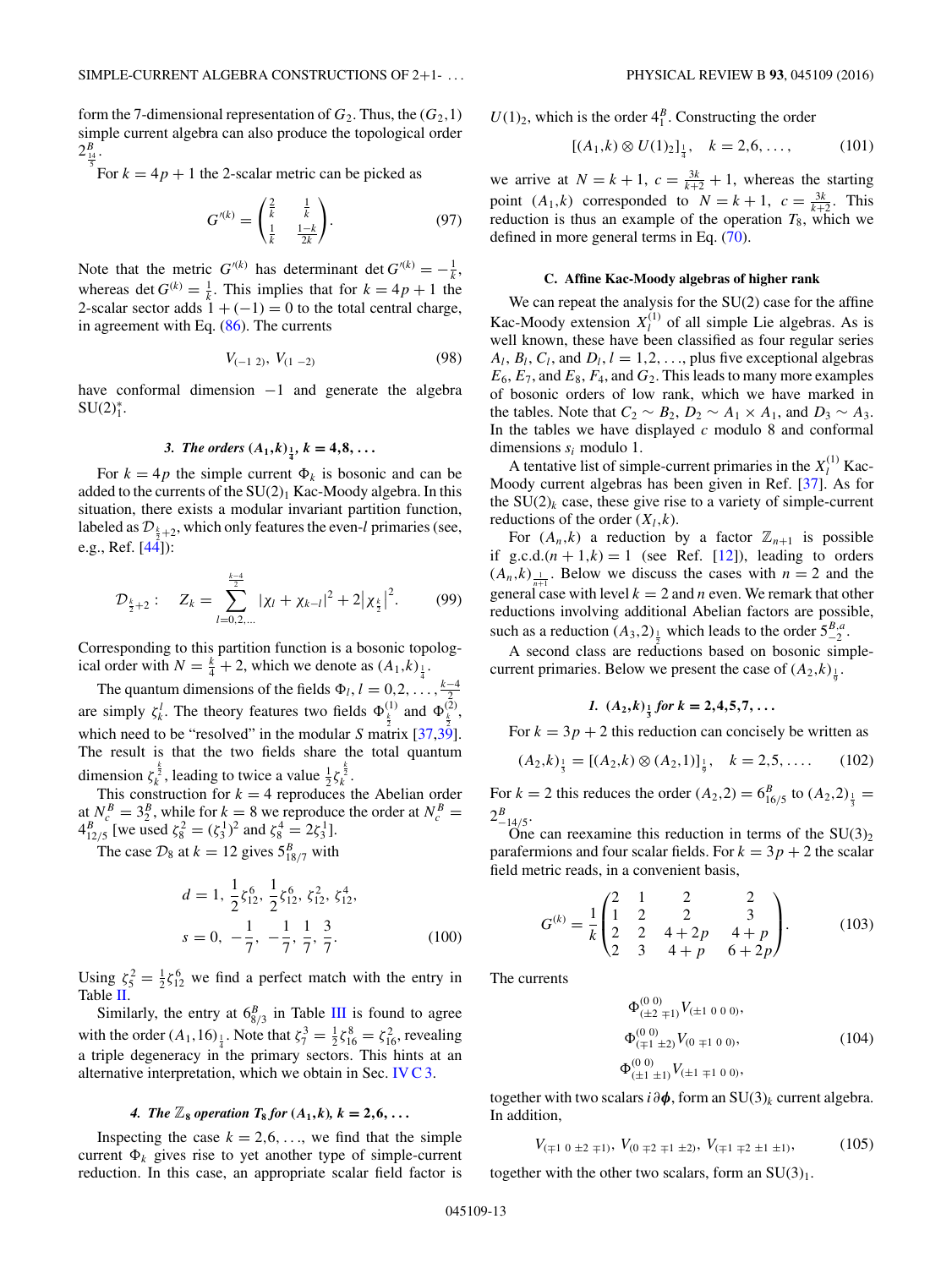<span id="page-14-0"></span>For  $k = 2$  the lattice defined by the matrix  $G^{(2)}$  admits a total of 8 "short" integral vectors  $\mathbf{k}_i^S$ , with  $\mathbf{k}_i^S \cdot \mathbf{k}_i^S = 1$ , as well as 24 "long" integral vectors  $k_i^L$ , with  $k_i^L \cdot k_i^L = 2$ . In fact, one recognizes in  $G^{(2)}$  the metric of the SO(9) weight lattice. Combining the integral vectors with a single Ising fermion [which is the parafermion for  $SO(9)_1$ ], one can write a total of  $24 + 8 + 4 = 36$  bosonic currents, which form the  $SO(9)_1$ Kac-Moody current algebra. Combining these same vectors with the  $SU(3)_2$  parafermions, which include three fields of conformal dimension  $s = \frac{1}{2}$ , leads to a total of  $24 + 3 \times 8 +$  $4 = 52$  bosonic currents, which form the Kac-Moody algebra for  $F_4^{(1)}$  at level 1. Combining these same vectors with the  $SU(3)_2$  parafermion spin fields, one can construct 26 fields of dimension  $s = \frac{3}{5}$ , which form an irreducible representation under  $F_4$  and together constitute the single nontrivial primary sector of the topological order  $N_c^B = 2_{-14/5}^B$ .

For  $k = 3p + 1$ , the reduction becomes

$$
(A_2,k)_{\frac{1}{3}} = [(A_2,k) \otimes (A_2,1)^*]_{\frac{1}{9}}, \quad k = 4,7, \dots \quad (106)
$$

We checked that for  $k = 4$  the quantum dimensions and spins of this reduced order match with the entry  $N_c^B = 5_{18/7}^B$  in Table [II.](#page-2-0)

# 2.  $(A_n, 2)$ <sub> $\frac{1}{n+1}$ </sub> for  $n = 2, 4, ...$

For  $n = 2, 6, \ldots$ , this reduction can be implemented as

$$
(A_n,2)_{\frac{1}{n+1}} = [(A_n,2) \otimes (\phi_1,\phi_2)]_{\frac{1}{n+1}}, \quad n=2,6,\ldots, \quad (107)
$$

with the scalar field metric given by [\(91\)](#page-12-0) with  $k = n + 1$ . The field content becomes

$$
\phi_{(l_1 l_2 \ldots l_n)} V_k, \qquad (108)
$$

where the  $l_i$  are the Dynkin labels of the  $A_n$  representation carried by  $\phi_{(l_1 l_2 ... l_n)}$  and

$$
2k_1 + k_2 \equiv \sum_{j=1}^{n} j l_j \mod n + 1.
$$
 (109)

This reduction adds  $+2$  to the central charge. For  $n = 4, 8, \ldots$ , one uses instead the metric [\(97\)](#page-13-0) and the central charge remains unchanged.

We observe that there is a duality between the orders  $(A_1,k)$ <sub> $\frac{1}{2}$ </sub> and  $(A_{k-1},2)$ <sub> $\frac{1}{k}$ </sub>, in the sense that they form a pair  $(N_c^B, N_{-c}^B)$  with identical quantum dimensions  $d_i$  and opposite spins *si*. This duality is a manifestation of the well-known level-rank duality between  $SU(2)_k$  and  $SU(k)_2$ .

Other manifestations of level-rank duality are the pair  $(A_1, 4)$  and  $(A_3, 2)_{\frac{1}{2}}$  and the pair  $(A_2, 4)_{\frac{1}{3}}$  and  $(A_3, 3)_{\frac{1}{4}}$ , both with rank  $N = 5$ .

# *3.*  $(A_2,k)$ <sub> $\frac{1}{9}$ </sub> for  $k = 3,6,...$

For  $k = 3p$ , the SU(3)<sub>k</sub> primaries with weight (k0) and (0*k*) are bosonic simple currents. They lead to an exceptional modular invariant, labeled  $\mathcal{D}_k$  in the classification of Ref. [\[45\]](#page-17-0). These exceptional invariants only include fields with triality  $zero, l_1 + 2l_2 \equiv 0 \mod 3.$ 

For  $k = 3$  the partition function is

$$
Z_3 = |\chi_{(00)} + \chi_{(30)} + \chi_{(03)}|^2 + 3|\chi_{(11)}|^2. \tag{110}
$$

The corresponding order has 4 fields: the identity and 3 fields originating from  $\phi_{(11)}$ , with  $d_i = 1$ ,  $s_i = \frac{1}{2}$ . The value  $d_i = 1$  arises via equal distribution of the quantum dimension  $d[\phi_{(11)}] = 3$ . We recognize the entry  $N_c^B = 4_4^B$ .

For  $k = 6$ ,  $c = \frac{16}{3}$ , the modular invariant reads

$$
Z = |\chi_{(00)} + \chi_{(60)} + \chi_{(06)}|^2
$$
  
+ |\chi\_{(11)} + \chi\_{(41)} + \chi\_{(14)}|^2  
+ |\chi\_{(33)} + \chi\_{(30)} + \chi\_{(03)}|^2 + 3|\chi\_{(22)}|^2. (111)

The weight (22), with  $s = -\frac{1}{9}$ , comes in with multiplicity 3 and quantum dimension  $3\zeta_7^3$ ; after resolution into 3 primaries this leads to the values  $d_i = \zeta_7^3$ . The data for the other sectors are

$$
(00), (60), (06) : s = 0, d = 1,
$$

$$
(3\ 3), (3\ 0), (0\ 3): s = -\frac{1}{3}, d = \frac{\sin\left[\frac{4\pi}{7}\right] \sin\left[\frac{4\pi}{7}\right]}{\sin\left[\frac{\pi}{7}\right] \sin\left[\frac{2\pi}{7}\right]} = \zeta_{16}^4,
$$
\n
$$
(1\ 1), (4\ 1), (1\ 4): s = \frac{1}{3}, d = \frac{\sin\left[\frac{2\pi}{7}\right] \sin\left[\frac{4\pi}{7}\right]}{\sin\left[\frac{\pi}{7}\right] \sin\left[\frac{\pi}{7}\right]} = \zeta_{16}^6,
$$
\n
$$
(112)
$$

all in agreement with the data for the entry  $6^{B}_{-8/3}$ .

For general  $k = 3p$ , the rank of the order  $(A_2, k)$ <sub> $\frac{1}{9}$ </sub> is  $N =$  $(k^2 + 3k)/18 + 3$ .

## 4. The  $\mathbb{Z}_2$  operation  $T_2$

Inspecting Table [II](#page-2-0) of rank-5 orders, we observe that  $5^{B,a}_{\pm 2}$ derive directly from Kac-Moody current algebra, but  $5^{B,b}_{\pm 2}$  do not. We remark that the orders  $5^{B,b}_{\pm 2}$  arise through a simplecurrent reduction of the product of  $5^{B,a}_{\pm 2}$  with  $4^{B,b}_0$ ,

$$
5_{\pm 2}^{B,b} = \left[ 5_{\pm 2}^{B,a} \otimes 4_0^{B,b} \right]_{\frac{1}{4}}.
$$
 (113)

This is a special case of the operation  $T_2$  defined in Eq. [\(69\)](#page-10-0). Similar doublets under the action of  $T_2$  are  $(6_0^{B,a}, 6_0^{B,b})$ ,  $(6_4^{B,a}, 6_4^{B,b})$ , and  $(7_{\pm 2}^{B,b}, 7_{\pm 2}^{B,c})$ .

#### *5. More general reductions*

We already mentioned that simple-current reductions of products of non-Abelian orders are possible. While these are not needed to reproduce the  $N \le 7$  orders that we list in this paper, they are needed to cover such cases as minimal models of the Virasoro or  $W_n$  algebras, which are understood via a coset construction  $[44, 46]$ . The idea is that a coset  $G/H$  is viewed as  $G \times H^{-1}$  and that the corresponding order can be obtained as a simple-current reduction of the product of orders *G* and *H*<sup>∗</sup>. As a concrete example, consider the coset

$$
\frac{\text{SU}(2)_3 \times \text{SU}(2)_1}{\text{SU}(2)_4},\tag{114}
$$

which describes the  $c = \frac{4}{5}$  unitary minimal model of the Virasoro algebra, of rank  $N = 10$ . Inspecting Table [II,](#page-2-0) we see that the role of  $(A_4,1)^*$  can be played by  $(C_4,1)$ . We therefore consider the product

$$
(C_4,1) \otimes (A_1,3) \otimes (A_1,1) \tag{115}
$$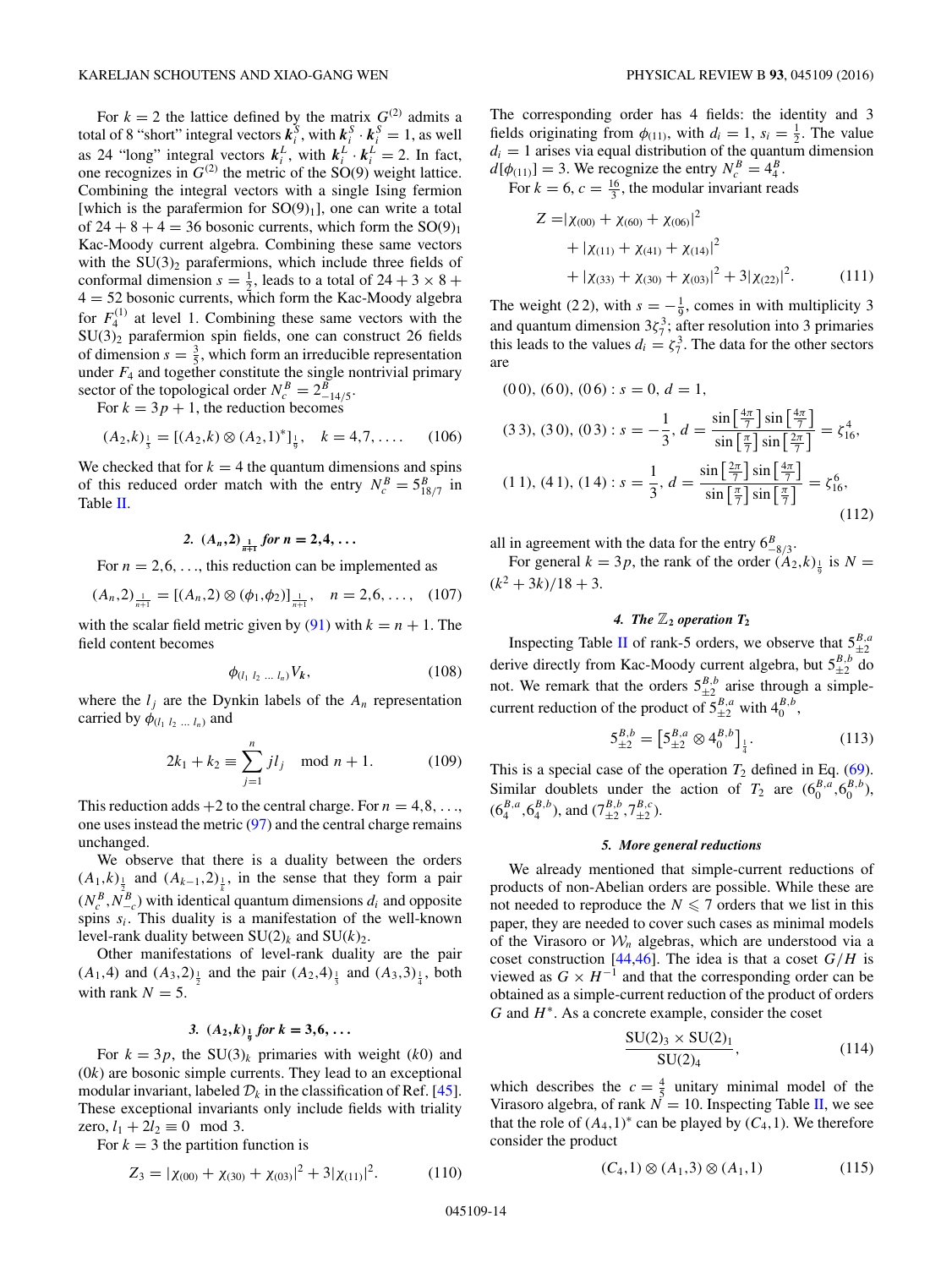and pick as additional bosonic simple current the field

$$
\Phi_{(0001)} \times \Phi_3 \times e^{i\frac{\phi}{\sqrt{2}}}.
$$
\n(116)

Of the  $5 \times 4 \times 2 = 40$  fields in the product theory, 20 are primary with respect to the extended simple-current algebra, and these organize into orbits of length 2. We thus recover the  $N = 10$  primary sectors of the minimal model.

#### **V. SUMMARY**

In this paper, we use simple-current algebra to construct many-body wave functions for 2+1D bosonic topological orders. We found that simple-current algebra can produce all the simple topological orders. This supports the conjecture that all the (non-)Abelian statistics described by MTCs can be realized by bosonic systems. It also suggests that, in a certain sense, simple-current algebra can be classified by MTCs.

The simple-current reduction is an important tool in our constructions. Such reductions correspond to the condensation of bosonic topological excitations [\[39–43\]](#page-17-0). So the simplecurrent reduction is also a tool to study the condensation of bosonic topological excitations and the induced topological phase transition between the original topological order and the reduced topological order.

#### **ACKNOWLEDGMENTS**

Kj.S. acknowledges hospitality at the Perimeter Institute, where part of this work was done. Research at the Perimeter Institute is supported by the Government of Canada through Industry Canada and by the Province of Ontario through the Ministry of Research. The research of X.-G.W. is supported by NSF Grant No. DMR-1005541 and NSFC 11274192, and by the John Templeton Foundation No. 39901. The research of Kj.S. is part of the Delta ITP consortium, a program of the Netherlands Organisation for Scientific Research (NWO) that is funded by the Dutch Ministry of Education, Culture, and Science (OCW).

## **APPENDIX: CFT OF KAC-MOODY CURRENT ALGEBRA**

The starting point for the construction of a CFT based on Kac-Moody current algebra is a simple Lie algebra  $X_l$  plus a positive integer *k* (which is called the level of the Kac-Moody current algebra). In this appendix we briefly review the connection between CFT and Kac-Moody current algebra and specify some of the data needed to identify key properties of the CFT.

#### **1. Root and weight lattices of finite-dimensional Lie algebras**

In the structure theory of simple Lie algebras, it is common to choose a Cartan-Weyl basis  $\{h^i, e_\alpha\}$ , where the  $h^i$ ,  $i =$  $1, \ldots, l$ , form a basis of the Cartan subalgebra  $H$ , and the *e<sub>α</sub>* are ladder operators for the roots  $\alpha = (\alpha^1, \dots, \alpha^l)$ ,

$$
[h^i, e_\alpha] = \alpha^i e_\alpha. \tag{A1}
$$

The Killing form

$$
K^{ab} = \text{Tr}[\text{ad}(J^a)\text{ad}(J^b)] \tag{A2}
$$

TABLE VI. Dimension *D* and dual Coxeter number *g* of the simple Lie algebras  $X_l$ .

| algebra         |                 | D           | g        |
|-----------------|-----------------|-------------|----------|
| $A_l$           | $l \geqslant 1$ | $l(l+2)$    | $l+1$    |
| $B_l$           | $l \geqslant 2$ | $l(2l + 1)$ | $2l - 1$ |
| $C_l$           | $l \geqslant 3$ | $l(2l + 1)$ | $l+1$    |
| $D_l$           | $l \geqslant 4$ | $l(2l - 1)$ | $2l - 2$ |
| $E_6$           |                 | 78          | 12       |
| $\mathcal{E}_7$ |                 | 133         | 18       |
| $E_{\rm 8}$     |                 | 248         | 30       |
| $F_4$           |                 | 52          | 9        |
| $G_2$           |                 | 14          | 4        |

leads to an inner product in the root space  $\mathcal{H}^*$ 

$$
(\alpha, \beta) = \sum_{ij} K_{ij} \alpha^i \beta^j, \quad \sum_j K_{ij} K^{jk} = \delta_{ik}.
$$
 (A3)

Integral linear combinations of the roots  $\alpha$  form the socalled root lattice associated with  $X_l$ . For a choice of simple roots  $\alpha_i$ , which form a basis of the root lattice, one defines the Cartan matrix as

$$
A_{ij} = 2 \frac{(\alpha_i, \alpha_j)}{(\alpha_j, \alpha_j)}.
$$
 (A4)

Dual to the root lattice is the weight lattice, which plays a crucial role in a systematic description of the irreducible representations of  $X_l$ . Its elements  $\Lambda$  can be characterized by the Dynkin labels

$$
l_i = 2 \frac{(\Lambda, \alpha_i)}{(\alpha_i, \alpha_i)}.
$$
 (A5)

The weight is then written as a linear combination of fundamental weights  $\Lambda = \sum_i l_i \Lambda_i$ , where the fundamental weights have inner product

$$
(\Lambda_i, \Lambda_j) = G_{ij} \tag{A6}
$$

with

$$
G_{ij} = (A^{-1})_{ij} \frac{(\alpha_j, \alpha_j)}{2}.
$$
 (A7)

#### **2. Primaries of Kac-Moody current algebra**

The CFT associated with Lie algebra  $X_l$  and level  $k$  is characterized by a larger symmetry algebra, which is the socalled affine Kac-Moody extension or current algebra  $X_l^{(1)}$  of  $X_l$  at level  $k$ . The central charge of this CFT can be expressed as

$$
c = \frac{kD}{k+g},\tag{A8}
$$

where *D* is the dimension of  $X_l$  and *g* is the dual Coxeter number. In Table VI we list these data for the simple Lie algebras *Xl*.

The primary sectors of the current algebra CFT are labeled by particular weights  $\Lambda$ —the so-called dominant integral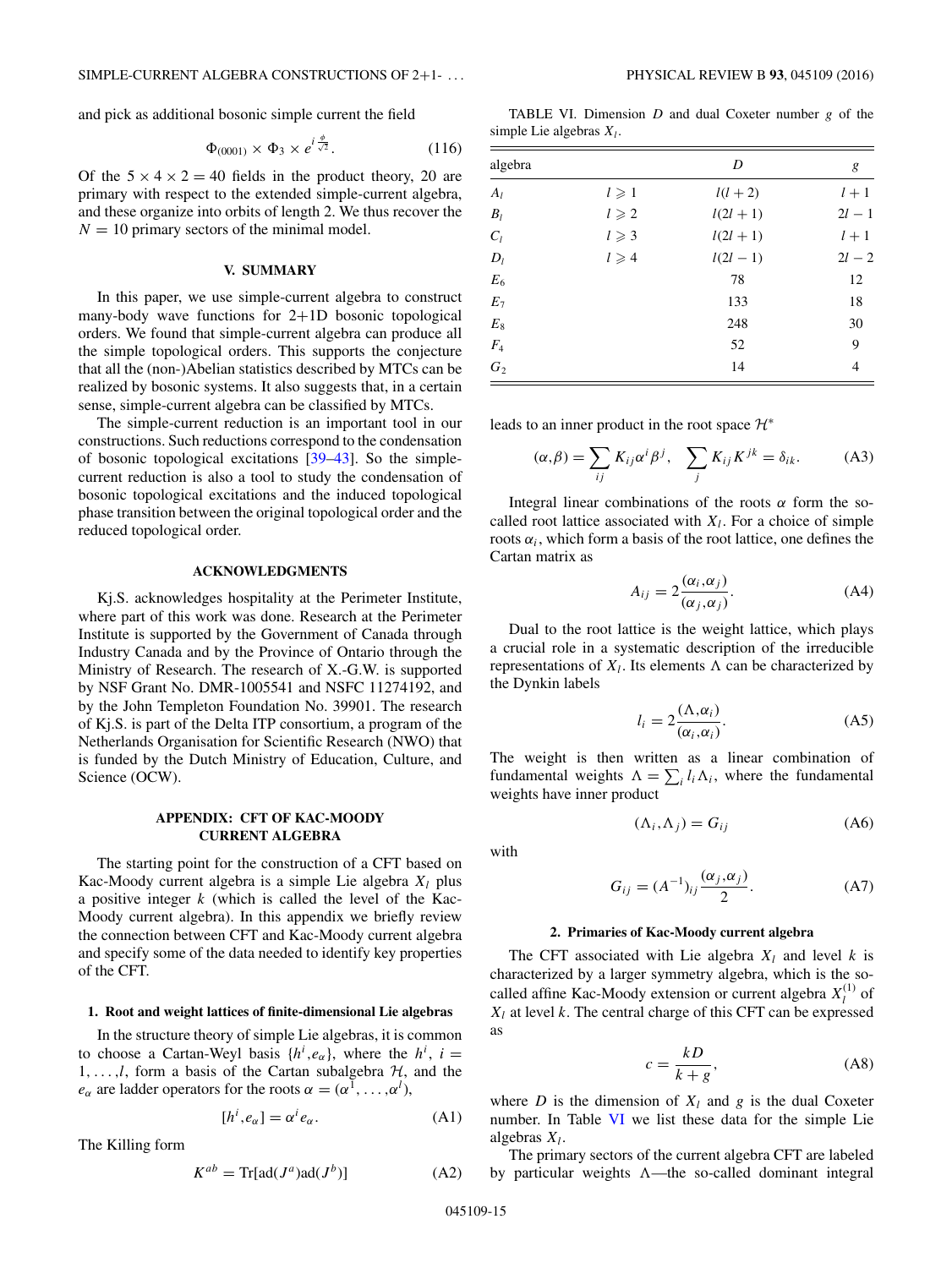weights. Their Dynkin labels satisfy  $l_j \geq 0$  and

$$
\sum_{j=1}^{l} l_j a_j^{\vee} \leq k,\tag{A9}
$$

where  $a_j^{\vee}$  is the comark (or dual Kac label) to the root  $\alpha_j$  [\[47\]](#page-17-0).

The conformal dimension (spin) of the primary sector labeled by  $\Lambda$  is given by

$$
s_{\Lambda} = \frac{(\Lambda, \Lambda + 2\rho)}{2(k+g)},
$$
 (A10)

where  $\rho = \sum_i \Lambda_i$  is the sum of the fundamental weights. The *S* matrix is given by

$$
S_{\Lambda\Lambda'} \propto \sum_{w \in W} \text{sgn}(w) e^{-\frac{2\pi i}{k+g}(w(\Lambda+\rho), \Lambda'+\rho)}, \tag{A11}
$$

where the summation is over the Weyl group of  $X_l$ . Via the relation

$$
d_i = \frac{S_{0i}}{S_{00}} \tag{A12}
$$

this *S* matrix fixes the quantum dimensions *di*.

We refer to Ref. [\[44\]](#page-17-0) for further details. Here, for the sake of illustration, we present such details for the rank-2 algebras *A*<sup>2</sup> [or SU(3)], *B*<sup>2</sup> [or SO(5)], and *G*2.

## **3. The rank-2 simple Lie algebras**

## *a. The algebra A***<sup>2</sup>**

For this Lie algebra the weight-lattice metric  $G_{ij}$  is given by

$$
G = \begin{pmatrix} \frac{2}{3} & \frac{1}{3} \\ \frac{1}{3} & \frac{2}{3} \end{pmatrix}.
$$
 (A13)

With respect to an orthonormal basis **e***i*, the fundamental weights can be written as

$$
\Lambda_1 = \sqrt{\frac{2}{3}} \mathbf{e}_2, \quad \Lambda_2 = \frac{1}{\sqrt{2}} \mathbf{e}_1 + \frac{1}{\sqrt{6}} \mathbf{e}_2,
$$
\n(A14)

and the positive roots are

$$
\alpha_1 = -\Lambda_1 + 2\Lambda_2, \quad \alpha_2 = 2\Lambda_1 - \Lambda_2, \quad \alpha_{12} = \Lambda_1 + \Lambda_2,
$$
\n(A15)

which we write as  $(-12)$ ,  $(2 - 1)$ , and  $(1 1)$ , respectively. The Weyl group has 6 elements; the orbit of  $\rho = (1\ 1)$  is

$$
sgn(w) = +1 : (1 1), (1 - 2), (-2 1),
$$
  
\n
$$
sgn(w) = -1 : (2 - 1), (-1 2), (-1 - 1).
$$
\n(A16)

Dominant integral weights at level *k* satisfy  $l_1 + l_2 \le k$ ; their number is  $N_k = (k + 1)(k + 2)/2$ . The conformal and quantum dimensions for the primary  $(l_1 l_2)$  are given by

$$
s_{(l_1 l_2)} = \frac{l_1^2 + l_2^2 + l_1 l_2 + 3l_1 + 3l_2}{3(k+3)},
$$
  
\n
$$
d_{(l_1 l_2)} = \frac{\sin\left[\frac{\pi(l_1+1)}{k+3}\right] \sin\left[\frac{\pi(l_2+1)}{k+3}\right] \sin\left[\frac{\pi(l_1+l_2+2)}{k+3}\right]}{\sin\left[\frac{\pi}{k+3}\right] \sin\left[\frac{\pi}{k+3}\right] \sin\left[\frac{2\pi}{k+3}\right]}.
$$
\n(A17)

The central charges are  $c = \frac{8k}{k+3}$  for the SU(3)<sub>k</sub> CFT and  $c_k =$  $6\frac{k-1}{k+3}$  for the corresponding parafermions.

#### *b. The algebra B***<sup>2</sup>**

For this Lie algebra the weight-lattice metric  $B_{ij}$  is given by

$$
G = \begin{pmatrix} 1 & \frac{1}{2} \\ \frac{1}{2} & \frac{1}{2} \end{pmatrix} .
$$
 (A18)

With respect to an orthonormal basis  $e_i$ , the fundamental weights can be written as

$$
\Lambda_1 = \frac{1}{\sqrt{2}} \mathbf{e}_1 + \frac{1}{\sqrt{2}} \mathbf{e}_2, \quad \Lambda_2 = \mathbf{e}_1.
$$
 (A19)

The simple roots are

$$
\alpha_1 = -\Lambda_1 + 2\Lambda_2, \quad \alpha_2 = -2\Lambda_1 + 2\Lambda_2. \tag{A20}
$$

The four positive roots are

$$
-\Lambda_1 + 2\Lambda_2, -2\Lambda_1 + 2\Lambda_2, \quad \Lambda_1, \quad 2\Lambda_2. \tag{A21}
$$

The Weyl group has 8 elements; the orbit of  $\rho = (1\ 1)$  is

$$
sgn(w) = +1 : (1 1), (2 - 3), (-1 - 1), (-2 3),
$$
  
\n
$$
sgn(w) = -1 : (-1 3), (-2 3), (1 - 3), (2 - 3).
$$
\n(A22)

Dominant integral weights at level *k* satisfy  $l_1 + l_2 \le k$ . Their number is  $N_k = (k + 1)(k + 2)/2$  and the conformal dimensions are given by

$$
s_{(l_1 l_2)} = \frac{2l_1^2 + l_2^2 + 2l_1l_2 + 6l_1 + 4l_2}{4(k+3)}.
$$
 (A23)

The central charges are  $c = \frac{10k}{k+3}$  for the SO(5)<sub>k</sub> CFT and  $c_k =$  $2\frac{k-3}{k+3}$  for the corresponding parafermions.

## *c. The algebra G***<sup>2</sup>**

The weight-lattice metric  $G_{ij}$  is given by

$$
G = \begin{pmatrix} 2 & 1 \\ 1 & \frac{2}{3} \end{pmatrix}.
$$
 (A24)

With respect to an orthonormal basis **e***i*, the fundamental weights can be written as

$$
\Lambda_1 = \sqrt{2} \mathbf{e}_2, \quad \Lambda_2 = \frac{1}{\sqrt{6}} \mathbf{e}_1 + \frac{1}{\sqrt{2}} \mathbf{e}_2,
$$
\n(A25)

and the simple roots are

$$
\alpha_1 = -\Lambda_1 + 2\Lambda_2, \quad \alpha_2 = 2\Lambda_1 - 3\Lambda_2. \tag{A26}
$$

The six positive roots are

$$
-\Lambda_1 + 2\Lambda_2, \quad 2\Lambda_1 - 3\Lambda_2,
$$
  
\n
$$
\Lambda_1, \quad \Lambda_2, \quad \Lambda_1 - \Lambda_2, \quad -\Lambda_1 + 3\Lambda_2.
$$
 (A27)

The Weyl group has 12 elements. The orbit of  $\rho = (1\ 1)$  is

$$
w = +1: (1 1), (-2 5), (-3 4),
$$
  
\n
$$
(-1 - 1), (2 - 5), (3 - 4),
$$
  
\n
$$
w = -1: (2 - 1), (-1 4), (-3 5),
$$
  
\n
$$
(-2 1), (1 - 4), (3 - 5).
$$
 (A28)